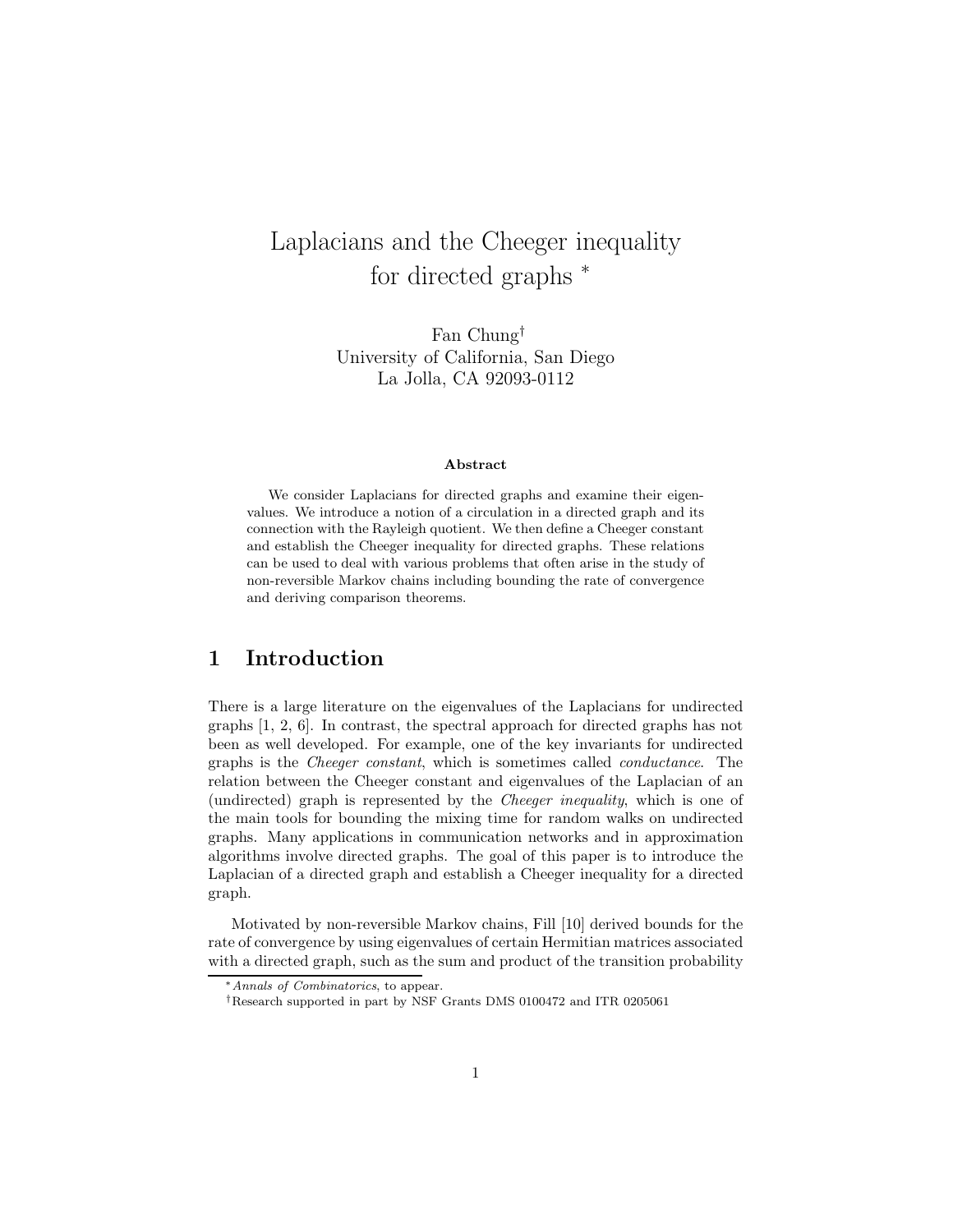matrix and its transpose. The Cheeger inequality for directed graphs provides methods for further bounding the rate of convergence.

We will define the Laplacian of a graph as a Hermitian matrix by using the transition probability matrix. As we will see in Section 4, the spectral gap of the Laplacian is related to the real parts of the eigenvalues of the transition probability matrix. This connection will be illustrated through a natural relation between the Laplacian and the Rayleigh quotient. One essential notion in directed graphs that differs from the undirected case, is the inference of a *circulation* of a directed graph (defined in Section 3). By using circulations, we can define a Cheeger constant and derive a Cheeger inequality for a directed graph. Consequently, we can use the Cheeger constant to bound eigenvalues of the Laplacian and vice versa. In Section 7, we will use eigenvalues of the Laplacian to bound the rate of convergence of *lazy* random walk as a non-reversible Markov chain. Thus, the Cheeger constant can then be used to bound the rate of convergence for lazy random walks for directed graphs as well. In Section 8, several versions of comparison theorems are given.

#### **2 Preliminaries**

Suppose G is a directed graph G with vertex set  $V(G)$  and edge set  $E(G)$ . For a directed edge  $(u, v)$  in  $E(G)$ , we say that there is an edge  $(u, v)$  from u to v, or, u has an out-neighbor v, or, v has an in-neighbor u. The number of out-neighbors of u is the out-degree of u, denoted by  $d_u^{out}$  or  $d_u$ . Similarly, the number of in-neighbors of v is denoted by  $d_v^{in}$ . A walk is a sequence of vertices  $w = (v_0, v_1, \ldots, v_s)$  such that  $(v_{i-1}, v_i)$  is an edge.

A random walk is defined by a transition probability matrix  $P$ , where  $P(u, v)$ denotes the probability of moving from vertex u to vertex v. Clearly,  $P(u, v) > 0$ only if  $(u, v)$  is an edge. Also,  $\sum_{v} P(u, v) = 1$ . However, for a directed graph, it is not required that  $\sum_{u} P(u, v) = 1$  in general. This is different from the undirected case.

For a given directed graph G, a typical transition probability matrix  $P = P_G$ is

$$
P(u, v) = \begin{cases} \frac{1}{d_u} & \text{if } (u, v) \text{ is an edge,} \\ 0 & \text{otherwise.} \end{cases}
$$

Unless stated otherwise, we will assume that  $P$  is of this form.

For a weighted directed graph with edge weights  $w_{uv} \geq 0$ , a general transition probability matrix  $P$  can be defined as

$$
P(u, v) = \frac{w_{uv}}{\sum_{z} w_{uz}}.
$$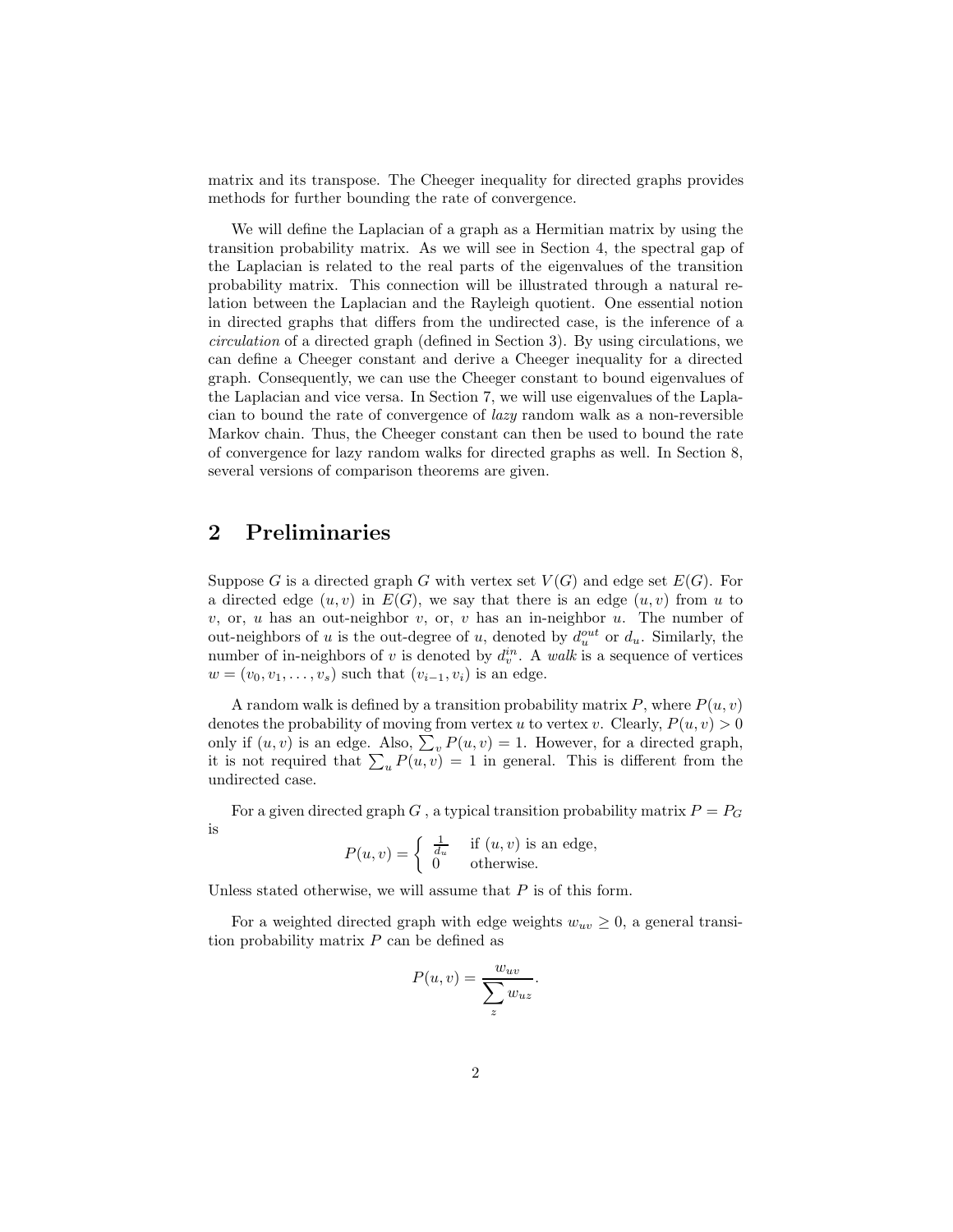An unweighted directed graph is just a special case with weight having value 1 or 0.

The Perron-Frobenius Theorem  $[9]$  states that an irreducible matrix M with non-negative entries has a unique (left) eigenvector with all entries positive. Let  $\rho$  denote the eigenvalue of the all positive eigenvector of P. Then, the absolute values of all eigenvalues of M are bounded above by  $\rho$ .

This can be translated to language for directed graphs. Namely, the transition probability matrix  $P$  of a strongly connected directed graph has a unique left eigenvector  $\phi$  with  $\phi(v) > 0$  for all v, and

$$
\phi P = \rho \phi.
$$

Here we treat  $\phi$  as a row vector. Since

$$
P1=1,
$$

we have  $\rho = 1$  and the Perron-Frobenius Theorem implies that all other eigenvalues of P have absolute value at most 1. We can normalize and choose  $\phi$ satisfying

$$
\sum_{v} \phi(v) = 1.
$$

We will call  $\phi$  the Perron vector of P. For a general directed graph, there is no closed form solution for  $\phi$  (see [5]). Nevertheless, there is a polynomial-time algorithm to evaluate  $\phi$  computationally.

If there is more than one eigenvalue of  $P$  with absolute value 1, it is not too difficult to show that the random walk is periodic and the g.c.d. of the lengths of all directed cycles in the graph is greater than 1. If  $G$  is strongly connected and aperiodic, the random walk converges to the stationary distribution  $\phi$ , the Perron vector.

**Example 1:** An undirected graph can be viewed as a directed graph with directed edges  $(u, v), (v, u)$  for each undirected edge  $\{u, v\}$ . It is easy to show that  $\phi(v) = d_v / \sum_u d_u$  (see [6]).

**Example 2:** For a directed regular graph on n vertices with in-degrees and out-degrees all equal, we have  $\phi = 1/n$ .

**Example 3:** A directed graph is called *Eulerian* if the in-degree of each vertex is equal to its out-degree. For an Eulerian graph, its Perron vector  $\phi$  is proportional to the out-degree sequence, i.e.,  $\phi(v) = d_v / \sum_u d_u = d_v / m$  where m is the total number of edges.

For a strongly connected graph G on n vertices, the Perron vector  $\phi$  can have coordinates with values exponentially small, as indicated in the following example.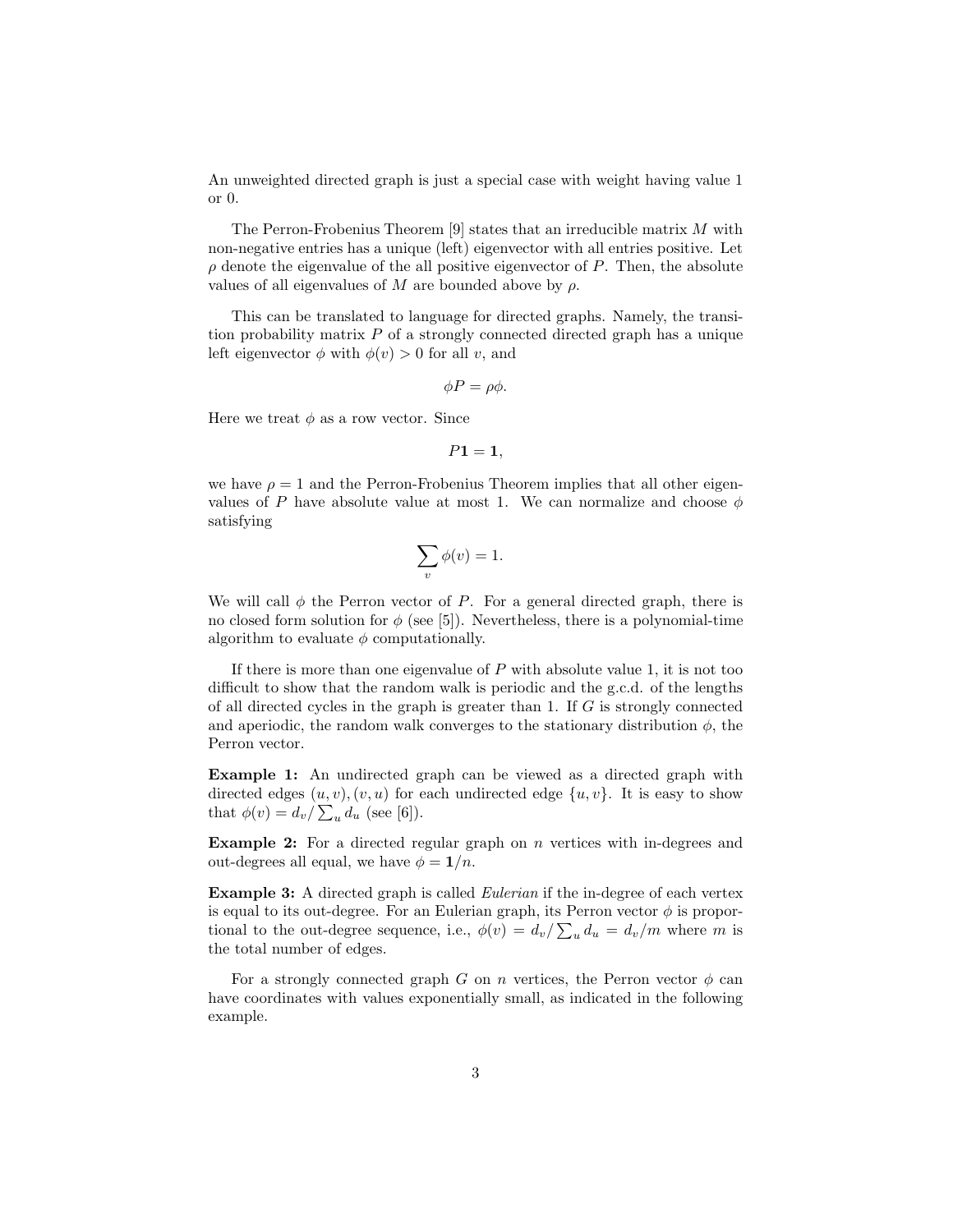**Example 4:** We consider a directed graph on *n* vertices formed by the union of a directed cycle  $C_n$  consisting of edges  $(v_i, v_{i+1})$  (where the indices are taken modulo *n*) and  $n-1$  edges  $(v_j, v_1)$ , for  $j = 1, \ldots, n-1$ . The Perron vector  $\phi$ has an exponentially decreasing distribution. Namely,  $\phi(v_j) = 2^{-j+1}\phi(v_1)$  for  $j \geq 1$  and  $\phi(v_1)=1/(2-2^{-n+1}).$ 

For a strongly connected graph G on n vertices, the Perron vector  $\phi$  of G satisfies

$$
\max_{x} \phi(x) \le k^D \min_{y} \phi(y)
$$

where  $D$  denotes the diameter of  $G$  and  $k$  denotes the maximum out-degree.

### **3 The circulation of a directed graph**

In a directed graph G, we consider a function  $F : E(G) \to \mathbb{R}^+ \cup \{0\}$  that assigns to each directed edge  $(u, v)$  a non-negative value  $F(u, v)$ . F is said to be a *circulation* if at each vertex v, we have

$$
\sum_{\substack{u\\u\to v}} F(u,v) = \sum_{\substack{w\\v\to w}} F(v,w).
$$

For example, if G contains a directed cycle  $C_n$ . A function that assigns 1 to each of the edges in  $C_n$  and 0 otherwise is a circulation.

We remark that the term of circulation has been previously used in network flow theory, usually with specified sources and sinks. Here we define the circulation in a directed graph in a natural way without distinct sources or sinks.

**Lemma 1** *For a directed graph G, the eigenvector*  $\phi$  *of the transition probability matrix* P *having eigenvalue* 1 *is associated with a circulation*  $F_{\phi}$  *as follows: For*  $(u, v) ∈ E(G)$ *,* 

$$
F_{\phi}(u, v) = \phi(u)P(u, v).
$$

*Proof:* To see that  $F_{\phi}$  is a circulation, it can be easily checked that

$$
\sum_{u \to v} F_{\phi}(u, v) = \sum_{u \to v} \phi(u) P(u, v)
$$
  
=  $\phi(v)$   
=  $\sum_{v \to w} \phi(v) P(v, w)$   
=  $\sum_{v \to w} F_{\phi}(v, w)$ .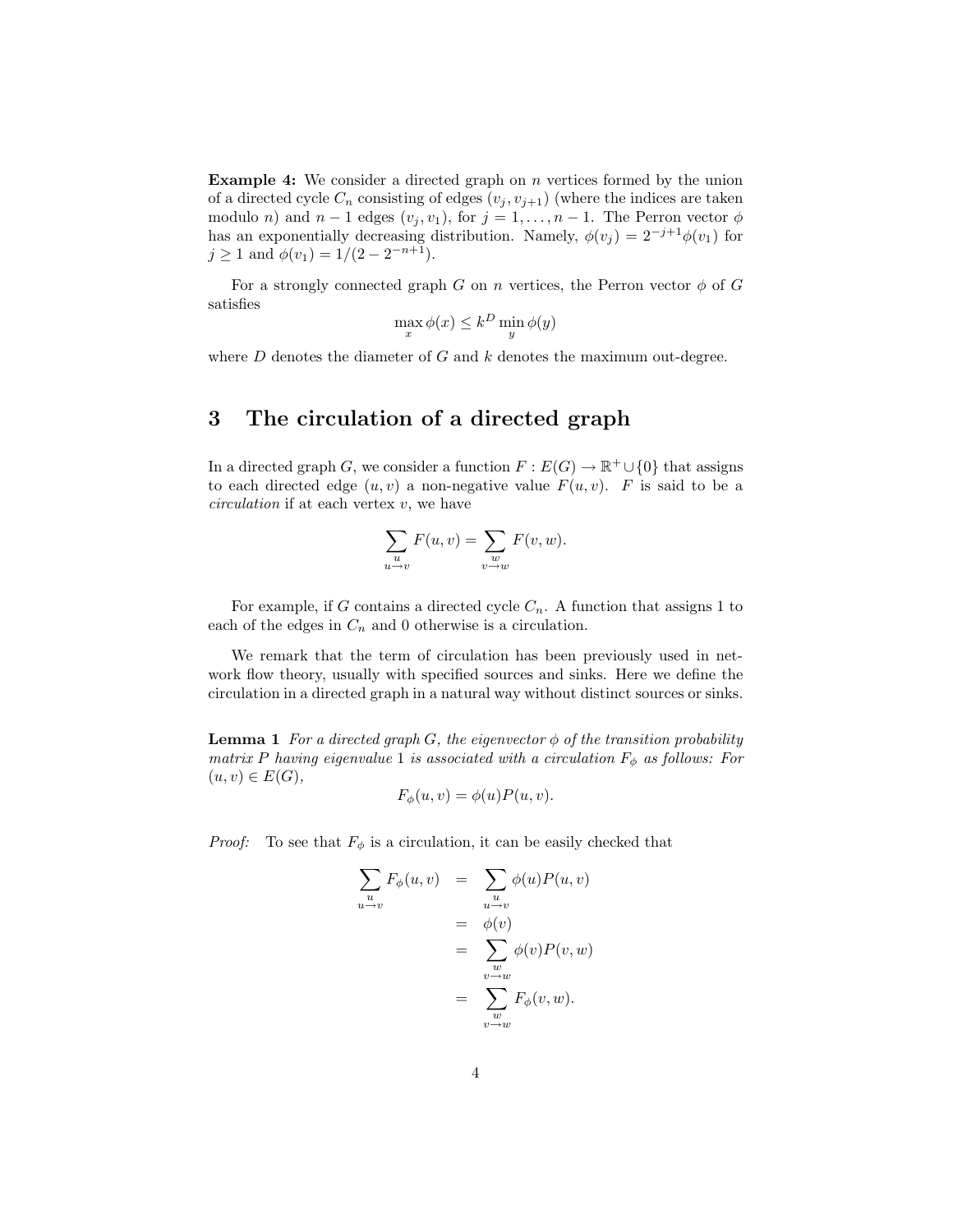A circulation is said to be *reversible* if

$$
F(u, v) = F(v, u). \tag{1}
$$

Clearly, a reversible random walk satisfies (1) and has a reversible circulation. An undirected graph has a reversible circulation and thus the random walk on an undirected graph is a reversible Markov chain.

For a circulation  $F_{\phi}$ , the *flow* at a vertex v is given by

$$
\phi(v) = \sum_{u \to v} F(u, v) = \sum_{v \to w} F(v, w).
$$

For some directed graphs, the flows at the vertices can differ by exponential factors as seen in the graphs of Example 4. For undirected graphs, the flow at a vertex v is proportional to its degree and is within a polynomial factor (of n) of the flow at any other vertex. As we will see, this fact has significant consequences in studying random walks and isoperimetric inequalities for directed graphs.

### **4 The Rayleigh quotient and the Laplacian for a directed graph**

In this section, we give the definitions of the Laplacian and the Rayleigh quotient for a directed graph. For two vectors  $f$  and  $g$ , we denote the usual inner product  $\langle f, g \rangle = \sum_v f(v) \overline{g}(v).$ 

For a directed graph  $G$  with transition probability matrix  $P$  and the Perron vector  $\phi$ , the Rayleigh quotient for any  $f: V(G) \to \mathbb{C}$ , is defined as follows.

$$
R(f) = \frac{\sum_{u \to v} |f(u) - f(v)|^2 \phi(u) P(u, v)}{\sum_{v} |f(v)|^2 \phi(v)}
$$

The *Laplacian* of a directed graph G is defined by

$$
\mathcal{L} = I - \frac{\Phi^{1/2} P \Phi^{-1/2} + \Phi^{-1/2} P^* \Phi^{1/2}}{2}
$$

where  $\Phi$  is a diagonal matrix with entries  $\Phi(v, v) = \phi(v)$  and  $M^*$  denotes the conjugated transpose of  $M$ . Clearly, the Laplacian satisfies

$$
\mathcal{L}^*=\mathcal{L}.
$$

We also define the *combinatorial Laplacian* L.

$$
L = \Phi - \frac{\Phi P + P^* \Phi}{2}.
$$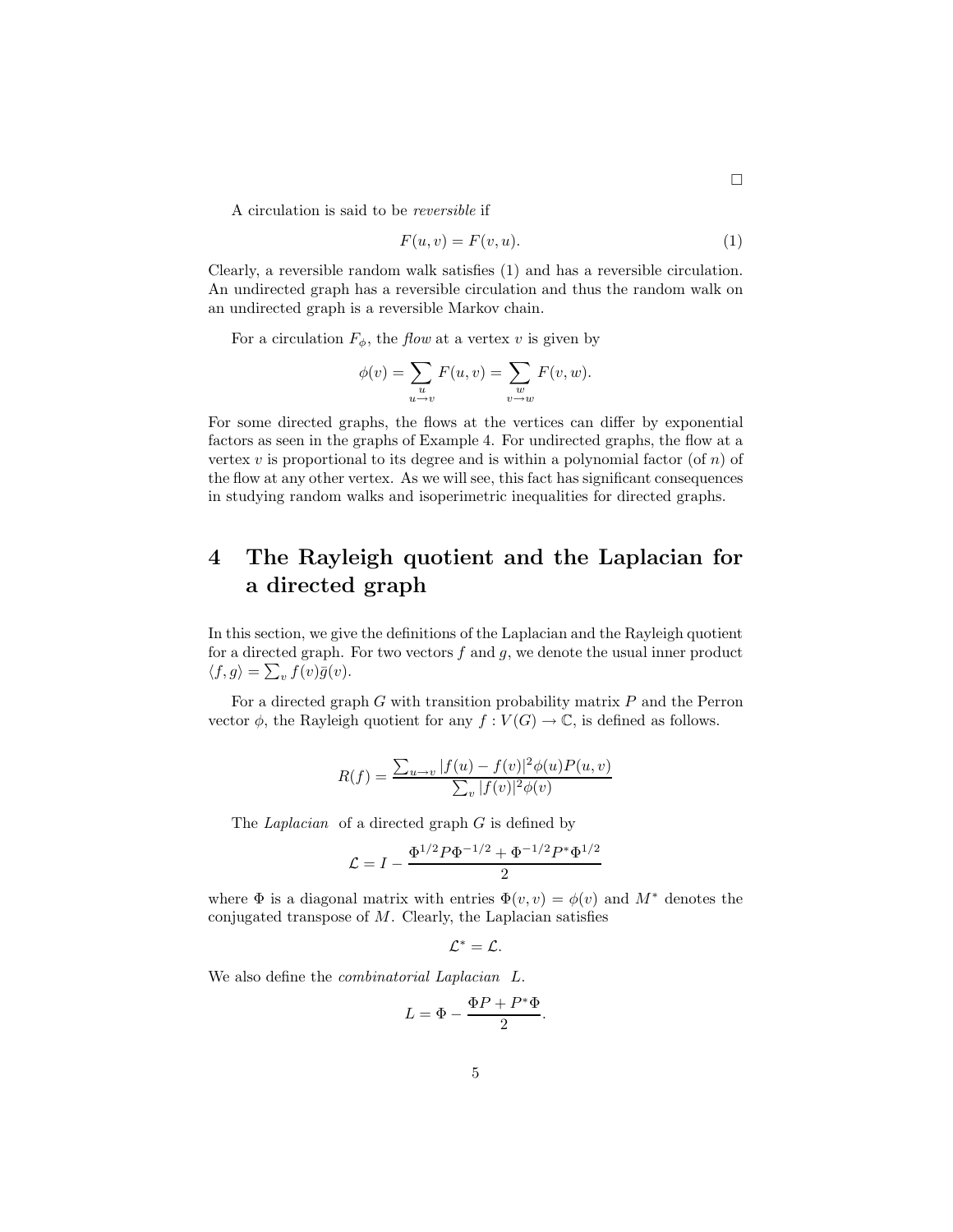We wish to show the following:

**Theorem 1** *For a directed graph* G *with the transition probability matrix* P*, suppose the Rayleigh quotient and the Laplacian are defined as above. Then we have*

$$
R(f) = 2 \frac{\langle fL, f \rangle}{\langle f\Phi, f \rangle}
$$
  
= 
$$
2 - \frac{f(\Phi P + P^* \Phi) f^*}{f \Phi f^*}
$$
  
= 
$$
2 \frac{\langle gL, g \rangle}{\|g\|^2}
$$

*where*  $g = f\Phi^{1/2}$ *.* 

*Proof:* We can write

$$
R(f) = \frac{\sum_{u \to v} |f(u) - f(v)|^2 \phi(u) P(u, v)}{\sum_v |f(v)|^2 \phi(v)}
$$
  
\n
$$
= \frac{\sum_{u \to v} (f(u) - f(v)) (\bar{f}(u) - \bar{f}(v)) \phi(u) P(u, v)}{f \Phi f^*}
$$
  
\n
$$
= \frac{2f \Phi f^* - \sum_{u \to v} (f(u) \phi(u) P(u, v) \bar{f}(v) + \bar{f}(u) \phi(u) P(u, v) f(v))}{f \Phi f^*}
$$
  
\n
$$
= 2 - \frac{f(\Phi P + P^* \Phi) f^*}{f \Phi f^*}
$$
  
\n
$$
= 2 \frac{f L f^*}{f \Phi f^*}
$$
  
\n
$$
= 2 \frac{\langle f L, f \rangle}{\langle f \Phi, f \rangle}.
$$

Furthermore, by taking  $g = f \Phi^{1/2}$ , we have

$$
R(f) = 2 - \frac{f(\Phi P + P^* \Phi) f^*}{f \Phi f^*}
$$
  
=  $2 - \frac{g(\Phi^{1/2} P \Phi^{-1/2} + \Phi^{-1/2} P^* \Phi^{1/2}) g^*}{gg^*}$   
=  $2 \frac{g \mathcal{L} g^*}{gg^*}$   
=  $2 \frac{\langle g \mathcal{L}, g \rangle}{\|g\|^2}$ 

as desired.  $\hfill \square$ 

As an immediate consequence, we have the following: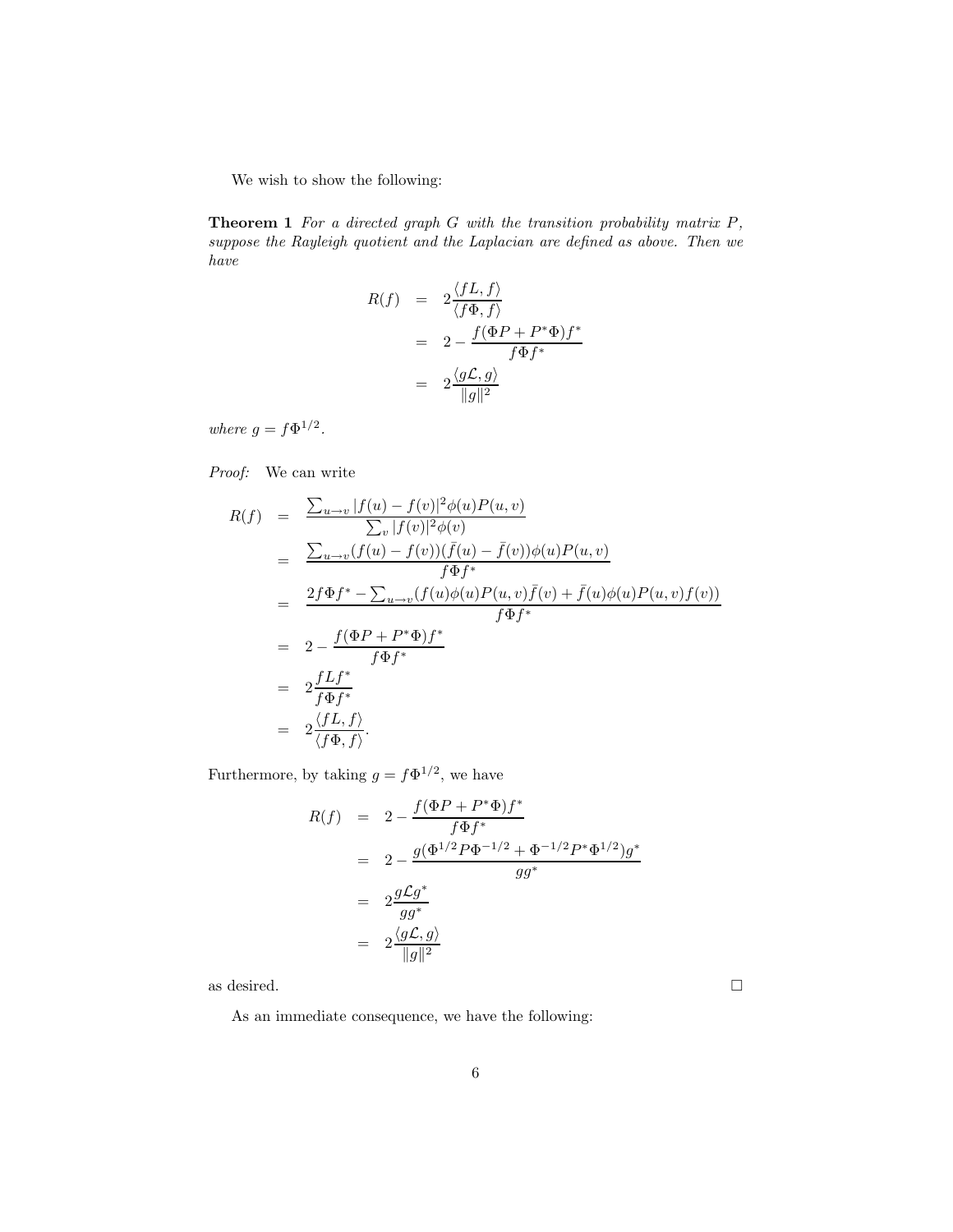**Corollary 1** *Suppose a directed graph* G *has Laplacian eigenvalues*  $0 = \lambda_0 \leq$  $\lambda_1 \leq \ldots \leq \lambda_{n-1}$ . Then the eigenvalues and the Rayleigh quotient are related as *follows:*

*1. For*  $\lambda_1$ *, we have* 

$$
\lambda_1 = \inf_{\substack{f \\ \sum_x f(x)\phi(x)=0}} \frac{R(f)}{2}
$$
  
= 
$$
\inf_{f} \sup_{c} \frac{\sum_{u \to v} |f(u) - f(v)|^2 \phi(u) P(u, v)}{2 \sum_{v} |f(v) - c|^2 \phi(v)}
$$

*where*  $\phi$  *is the Perron vector and*  $\Phi$  *is the Perron diagonal matrix.* 

2. Suppose  $\phi_i$  *is an eigenvector of the Laplacian associated with eigenvalue*  $\lambda_i$ *. For*  $f_i = \phi_i \Phi^{-1/2}$ *, we have* 

$$
\lambda_i f_i(x)\phi(x) = [f_i(\Phi - \frac{\Phi P + P^*\Phi}{2})](x)
$$
  
=  $\phi(x)f_i(x) - \frac{\sum_{y \to x} f_i(y)\phi(y)P(y,x)}{2} - \frac{\sum_{x \to y} f_i(y)P(x,y)\phi(x)}{2}$   
=  $\frac{1}{2}\sum_y (f_i(x) - f_i(y))(\phi(y)P(y,x) + P(x,y)\phi(x))$ 

*for each vertex* x*.*

**Theorem 2** For a directed graph G, the eigenvalue  $\lambda_1$  of the Laplacian  $\mathcal{L}$  is *related to the eigenvalues*  $\rho_i$  *of the transition probability matrix*  $P$  *as follows:* 

$$
\lambda_1 \le \min_{i \neq 0} (1 - Re \, \rho_i)
$$

*where* Re x *denotes the real part of the complex number* x*.*

*Proof:* Suppose  $f\Phi$  is an eigenvector of P with eigenvalue  $\rho_i$ . Clearly  $\bar{f}\Phi$  is an eigenvector of P with eigenvalue  $\bar{\rho}_i$ . From Theorem 1, we have

$$
R(f) = 2 - \frac{f(\Phi P + P^*\Phi)f^*}{f\Phi f^*}
$$
  
= 
$$
2 - \frac{f\Phi Pf^* + \bar{f}\Phi Pf^*}{f\Phi f^*}
$$
  
= 
$$
2 - \frac{\rho_i f\Phi f^* + \bar{\rho}_i f\Phi f^*}{f\Phi f^*}
$$
  
= 
$$
2(1 - Re \rho_i).
$$

On the other hand, we have

$$
R(f) = 2 \frac{\langle g\mathcal{L}, g \rangle}{\|g\|^2}
$$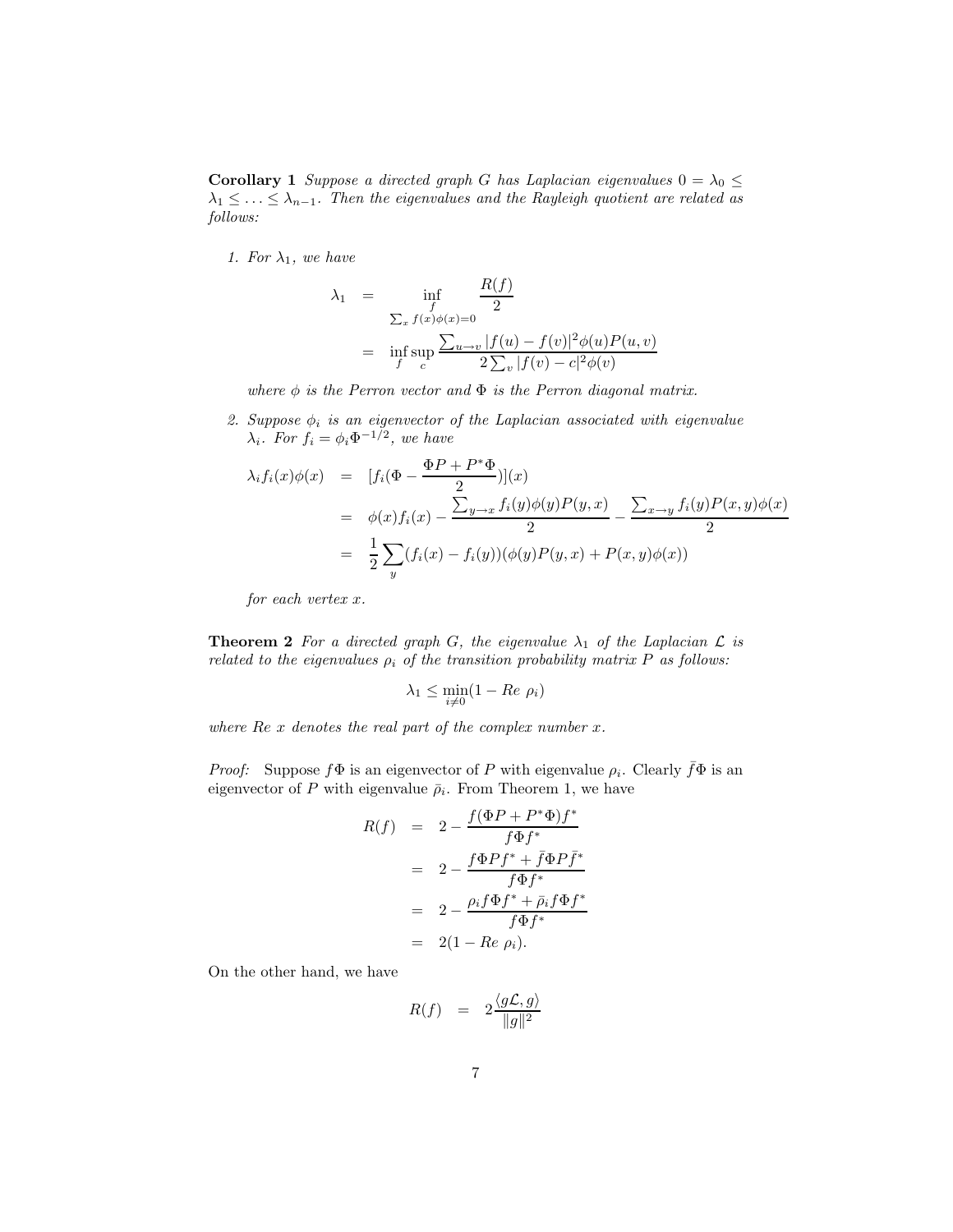for  $g = f\Phi^{1/2}$ . Hence,

$$
\lambda_1 = \inf_{\substack{g \\ (g, 1\Phi^{1/2})=0}} \frac{\langle g\mathcal{L}, g \rangle}{\|g\|^2}
$$

$$
= \inf_{\substack{f \\ \langle f\Phi, 1 \rangle=0}} \frac{R(f)}{2}
$$

$$
\leq \min_{i\neq 0} (1 - Re \rho_i).
$$

 $\Box$ 

## **5 The Cheeger constant and the Cheeger inequality for a directed graph**

In a directed graph G, let S denote a subset of vertices. The *out-boundary* of S, denoted by  $\partial S$ , consists of all edges  $(u, v)$  with  $u \in S$  and  $v \notin S$ . We write

$$
F(\partial S) = \sum_{u \in S, v \notin S} F(u, v).
$$

If  $F$  is a circulation, it follows from the definition that

$$
F(\partial S) = F(\partial \bar{S})
$$

where  $\bar{S}$  denotes the complement of  $S$ .

For a vertex  $v$ , we define

$$
F(v) = \sum_{u,u \to v} F(u,v)
$$

and

$$
F(S) = \sum_{v \in S} F(v).
$$

For a strongly connected graph G with stationary distribution  $\phi$ , we consider the circulation flow  $F_{\phi}$  and define the *Cheeger constant* as follows:

$$
h(G) = \inf_{S} \frac{F_{\phi}(\partial S)}{\min\{F_{\phi}(S), F_{\phi}(\bar{S})\}}.
$$
\n(2)

where  $S$  ranges over all non-empty proper subset of the vertex set of  $G$ . We can relate h to the eigenvalues of the Laplacian by establishing the directed analog of the Cheeger inequality.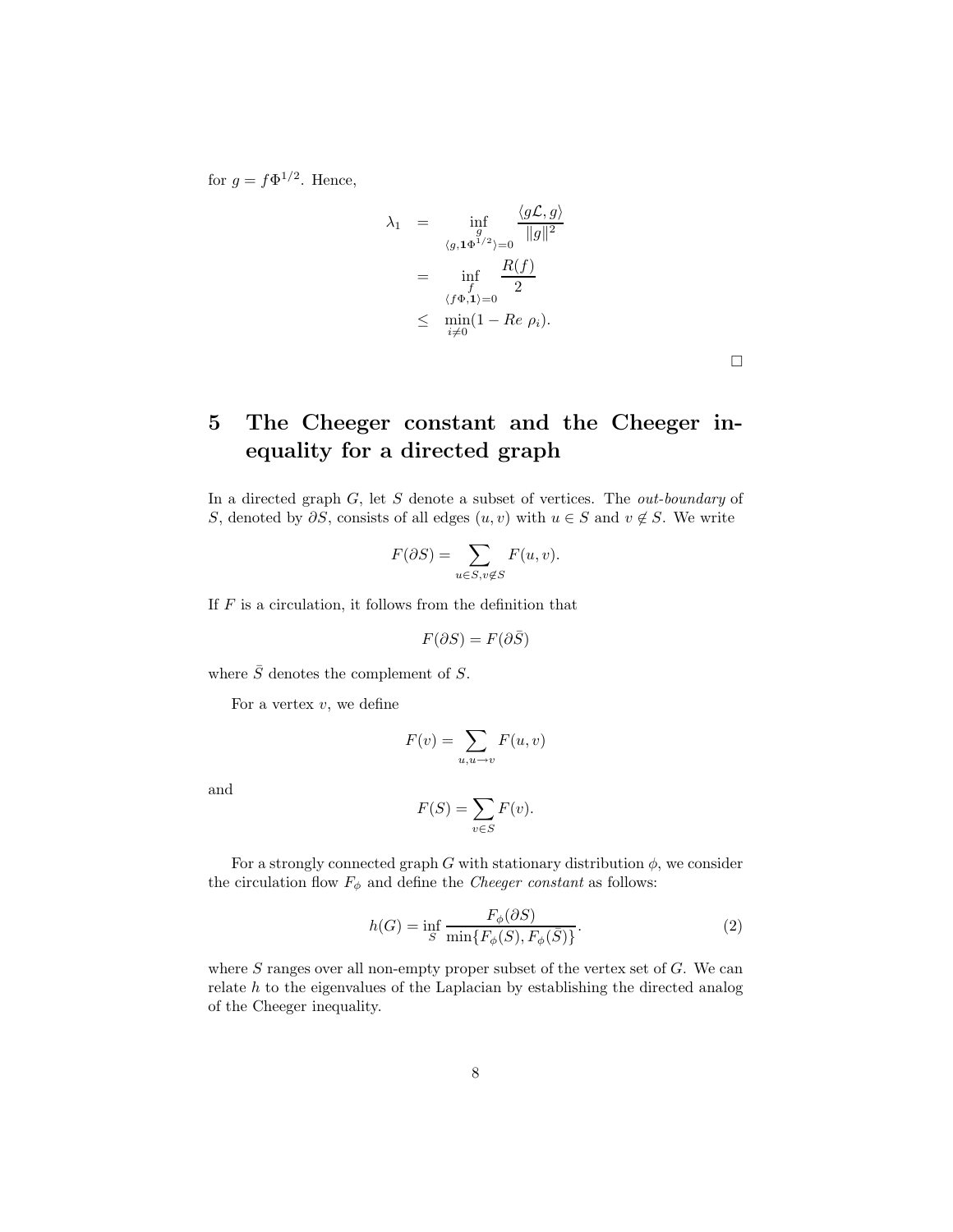**Theorem 3** *For a directed graph* G *with eigenvalues*  $\lambda_i$  *of the Laplacian. Then*  $\lambda = \min_{i \neq 0} |\lambda_i|$  *satisfies* 

$$
2h(G) \ge \lambda \ge \frac{h^2(G)}{2}
$$

*where*  $h(G)$  *is the Cheeger constant of G.* 

*Proof:* To see that  $h = h(G) \geq \lambda/2$ , we consider the set S which achieves the Cheeger constant in (2), i.e.,

$$
h = \frac{F_{\phi}(\partial S)}{F_{\phi}(S)}.
$$

We define  $f: V(G) \to \mathbb{C}$  as follows:

$$
f(v) \;\; = \;\; \left\{ \begin{array}{ll} \frac{1}{F_{\phi}(S)} & \text{if $v \in S$} \\ -\frac{1}{1-F_{\phi}(S)} & \text{otherwise.} \end{array} \right.
$$

 $\overline{a}$ 

Clearly,  $\phi \cdot f = 0$ . From Theorem 1, we have

λ = inf ϕ <sup>φ</sup>·ϕ=0 2 R(ϕ) ≤ 1 2 P <sup>u</sup>→<sup>v</sup>(f(u) <sup>−</sup> <sup>f</sup>(v))2φ(u)P(u, v) P <sup>v</sup> f <sup>2</sup>(v)φ(v) <sup>=</sup> ( <sup>1</sup> <sup>F</sup>φ(S) <sup>+</sup> <sup>1</sup> 1−Fφ(S) )2Fφ(∂S) 1 <sup>F</sup>φ(S) <sup>+</sup> <sup>1</sup> 1−Fφ(S) <sup>=</sup> <sup>F</sup>φ(∂S) Fφ(S)(1 − Fφ(S)) ≤ 2Fφ(∂S) Fφ(S) = 2h

To prove  $\lambda \geq h^2/2$ , we consider the eigenvector  $\phi_1$  of the Laplacian  $\mathcal L$  which achieves  $\lambda$ . Since  $\mathcal L$  is symmetric, we may assume that  $\phi$  is real-valued. For  $f(x) = \phi_1(x)\phi(x)^{-1/2}$ , from Corollary 1, we have

$$
\lambda f(x)\phi(x) = \frac{1}{2}\sum_{y}(f(x) - f(y))(\phi(y)P(y, x) + P(x, y)\phi(x))
$$

Without loss of generality, we may assume

$$
f(v_1) \ge f(v_2) \ge \ldots \ge f(v_n)
$$

and

$$
\sum_{f(v)<0}\phi(v)\geq \sum_{f(u)\geq 0}\phi(u).
$$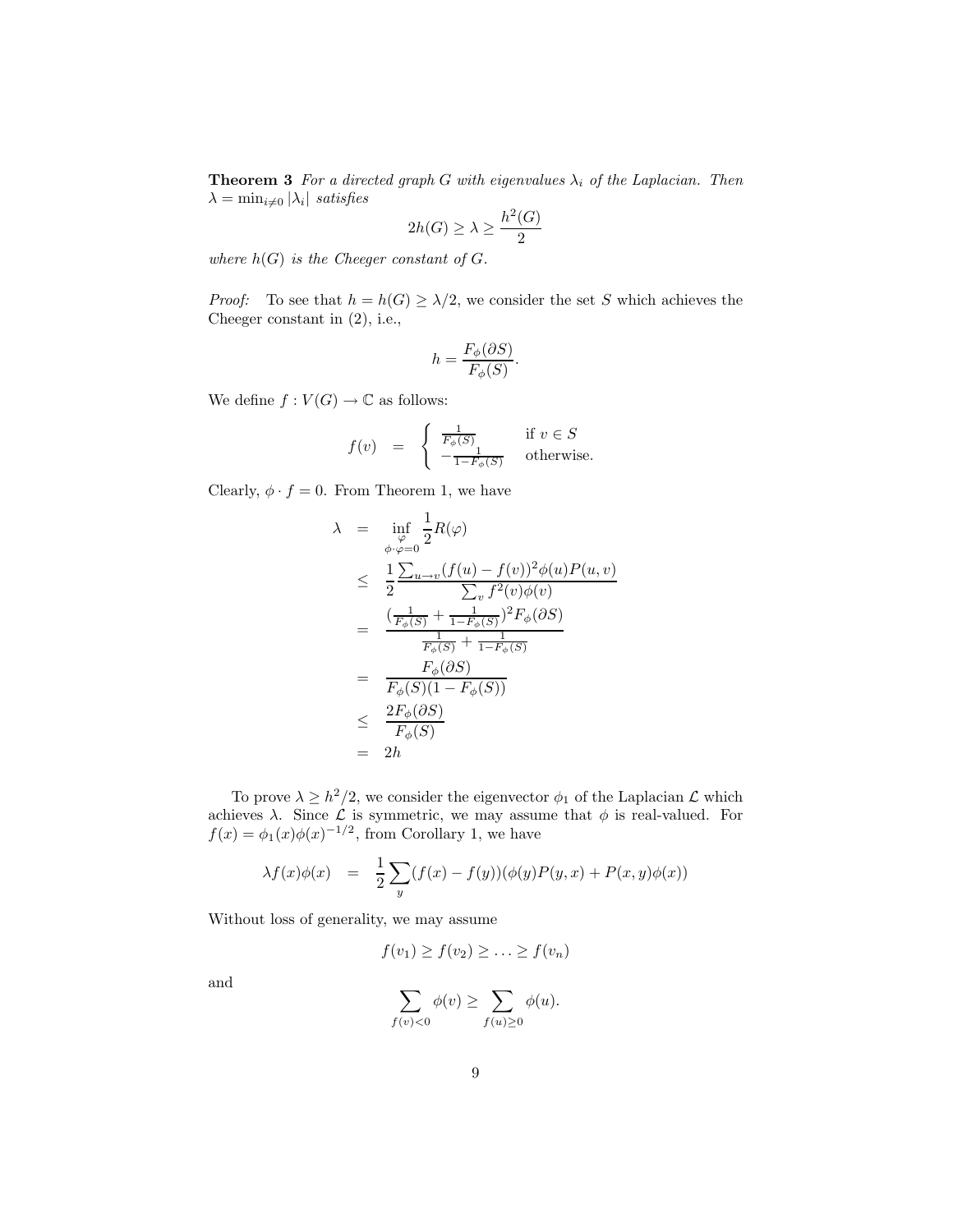From the definition of the Cheeger constant, for each fixed i with  $f(v_i) \geq 0$ , we have

$$
h\sum_{j\leq i}\phi(v_j)\leq \sum_{k\leq i
$$

We denote

$$
V_+ = \{ v \; : \; f(v) \ge 0 \}
$$

and define

$$
g(x) \quad = \quad \left\{ \begin{array}{ll} f(x) & \textrm{ if } x \in V_+ \\ 0 & \textrm{ otherwise.} \end{array} \right.
$$

Then we have

$$
\lambda = \frac{\sum_{x \in V_{+}} f(x) \sum_{y} (f(x) - f(y)) (\phi(y)P(y, x) + P(x, y)\phi(x))}{2 \sum_{x \in V_{+}} f(x)^{2}\phi(x)}
$$
\n
$$
\geq \frac{\sum_{x} g(x) \sum_{y} (g(x) - g(y)) (\phi(y)P(y, x) + P(x, y)\phi(x))}{2 \sum_{x} g(x)^{2}\phi(x)}
$$
\n
$$
= \frac{\sum_{x} \sum_{y} (g(x) - g(y))^{2}\phi(y)P(y, x)}{2 \sum_{x} g(x)^{2}\phi(x)}
$$
\n
$$
= \frac{\left(\sum_{x} \sum_{y} (g(x) - g(y))^{2}\phi(y)P(y, x)\right) \left(\sum_{x} \sum_{y} (g(x) + g(y))^{2}\phi(y)P(y, x)\right)}{2 \sum_{x} g(x)^{2}\phi(x) \left(\sum_{x} \sum_{y} (g(x) + g(y))^{2}\phi(y)P(y, x)\right)}
$$
\n
$$
\geq \frac{\left(\sum_{x} \sum_{y} |g(x)^{2} - g(y)^{2}|\phi(y)P(y, x)\right)^{2}}{8\left(\sum_{x} g(x)^{2}\phi(x)\right)^{2}}
$$
\n
$$
= \frac{\left(\sum_{k} \sum_{l>k} (g(v_{k})^{2} - g(v_{l+1})^{2}) \sum_{i \leq k < j} (\phi(v_{i})P(v_{i}, v_{k}) + \phi(v_{k})P(v_{k}, v_{l}))\right)^{2}}{8\left(\sum_{x} g(x)^{2}\phi(x)\right)^{2}}
$$
\n
$$
\geq \frac{\left(\sum_{k} (g(v_{k})^{2} - g(v_{k+1})^{2}) \sum_{i \leq k} (\phi(v_{i}))P(v_{i}, v_{j}) + \phi(v_{j})P(v_{j}, v_{i})\right)^{2}}{8\left(\sum_{x} g(x)^{2}\phi(x)\right)^{2}}
$$
\n
$$
= \frac{h^{2} \left(\sum_{i} \phi(v_{i}) \sum_{k \geq i} (g(v_{k})^{2} - g(v_{k+1})^{2})\right)^{2}}{2\left(\sum_{x} g(x)^{2}\phi(x)\right)^{2}}
$$
\n
$$
= \frac{h^{2} \left(\sum_{i} \phi(v_{i}) g(v_{i})^{2}\right)^{2}}{2\
$$

 $\hfill \square$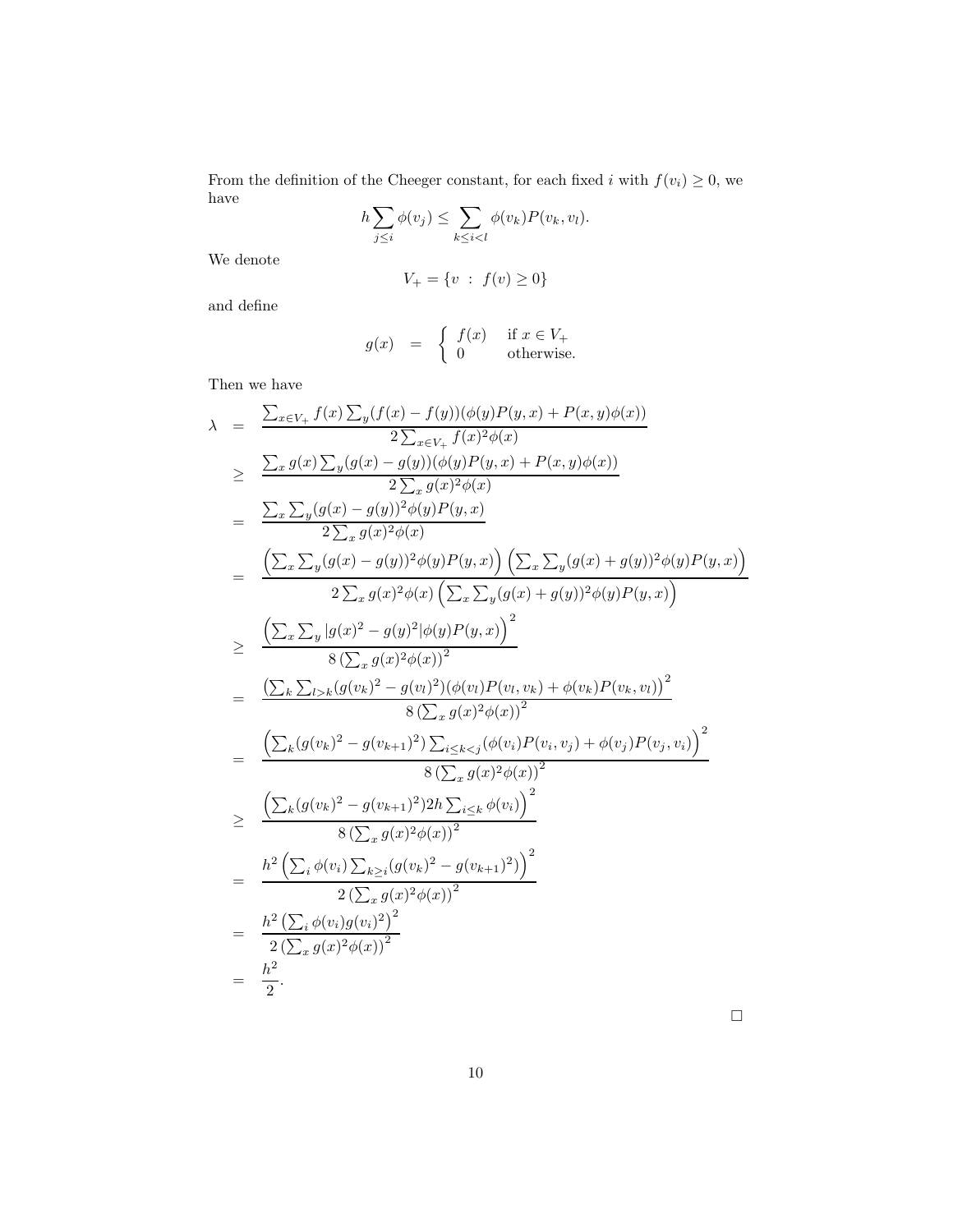### **6 Bounds for Cheeger constants**

The following lower bounds for the Cheeger constants for various families of directed graphs follow from the upper bounds for  $\phi$ .

**Lemma 2** *For a strongly connected regular directed graph* G *on* n *vertices and degree* k*, we have*

$$
h(G) \ge \frac{2}{kn}.
$$

*Proof:* We have

$$
h(G) = \inf_{S} \frac{F_{\phi}(\partial S)}{\min\{F_{\phi}(S), F_{\phi}(\bar{S})\}}
$$
  
= 
$$
\inf_{S} \frac{|\partial S|}{kn \min\{F_{\phi}(S), F_{\phi}(\bar{S})\}}
$$
  
= 
$$
\inf_{S} \frac{|\partial S|}{k \min\{|S|, |\bar{S}|\}}
$$
  

$$
\geq \frac{2}{kn}.
$$

 $\Box$ 

 $\Box$ 

**Lemma 3** *For a strongly connected Eulerian directed graph* G *on* m *edges, we have*  $\Omega$ 

$$
h(G) \ge \frac{2}{m}.
$$

*Proof:* As before, we have

$$
h(G) = \inf_{S} \frac{F_{\phi}(\partial S)}{\min\{F_{\phi}(S), F_{\phi}(\bar{S})\}}
$$
  
\n
$$
\geq \inf_{S} \frac{1/m}{\min\{F_{\phi}(S), F_{\phi}(\bar{S})\}}
$$
  
\n
$$
\geq \frac{2}{m}.
$$

**Lemma 4** *For some directed graphs* G *with bounded out-degrees, the Cheeger constant of* G *can be exponentially small, i.e.,*

$$
h(G) \le c^{-n}
$$

*for some constant* c*.*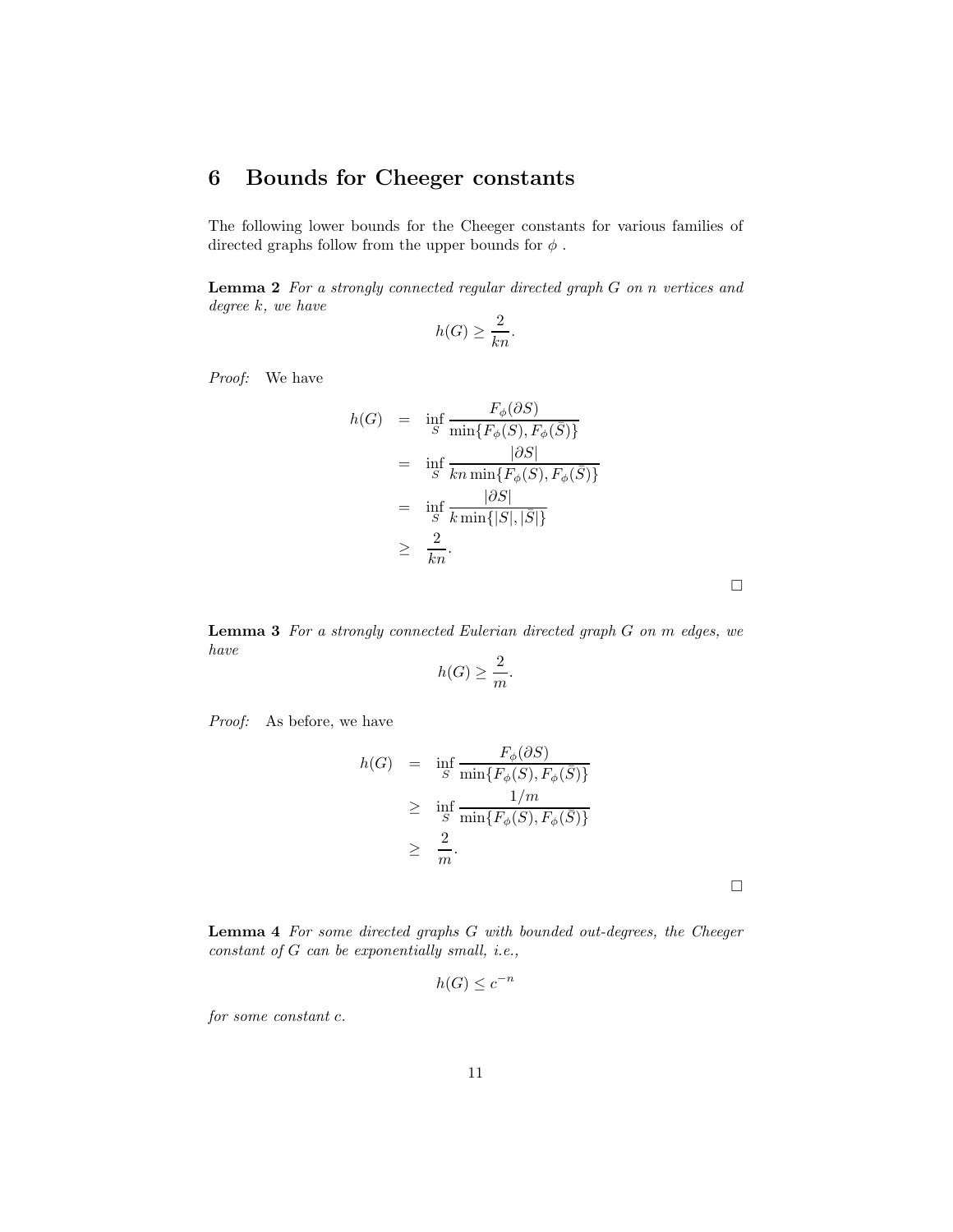*Proof:* To see this, we consider a graph which is formed in a similar way as the graph in Example 4. We construct a graph G with vertex set  $\{v_1,\ldots,v_{2N}\}.$ There are two directed cycles  $(v_1, \ldots, v_N)$  and  $(v_{2N}, \ldots, v_{N+1})$ . There are edges  $(v_j, v_1)$ , for  $1 \leq j \leq N$  and  $(v_k, v_{2N})$  for  $N < k \leq 2N$  as well as edges  $(v_N, v_{N+1})$ and  $(v_{N+1}, v_N)$ . We can see that for  $i = 2, \ldots, N-1$ ,

$$
\phi(v_i) = \phi(v_{2N-i+1}) = \frac{1}{2}\phi(v_{i-1}).
$$

Thus, using  $S = \{1, \ldots, N\}$ , we have

$$
h(G) \leq \frac{\phi(v_N)/2}{\sum_{j\leq N} \phi(v_j)} \leq \frac{1}{2^N}
$$

as desired.  $\Box$ 

From Lemma 4 and the Cheeger inequality, we have the following.

**Theorem 4** *Some strongly connected directed graphs have Laplacian eigenvalues that are exponenentially small (in the number of vertices of the graph).*

We remark that for a connected undirected graph on  $n$  vertices, the eigenvalue  $\lambda_1$  of the Laplacian is at least  $1/n^2$ . Hence here is a real difference between the directed and undirected graphs.

### **7 The rate of convergence of random walks on directed graphs**

In the study of rapidly mixing Markov chains, the convergence in the  $L_2$  distance is rather weak since it does not require convergence to the stationary distribution at every vertex. A strong notion of convergence that is often used is measured by the so-called *total variation distance*. After s steps the total variation distance of P to the stationary distribution  $\phi(x)$  is given by

$$
\Delta_{TV}(s) = \max_{A \subset V(G)} \max_{y \in V(G)} |\sum_{x \in A} (P^s(y, x) - \phi(x))|
$$
  
= 
$$
\frac{1}{2} \max_{y \in V(G)} \sum_{x \in V(G)} |P^s(y, x) - \phi(x)|.
$$

Another notion of distance for measuring convergence is the so-called χ*-square distance*:

$$
\Delta'(s) \quad = \quad \max_{y \in V(G)} \left( \sum_{x \in V(G)} \frac{(P^s(y,x) - \phi(x))^2}{\phi(x)} \right)^{1/2}.
$$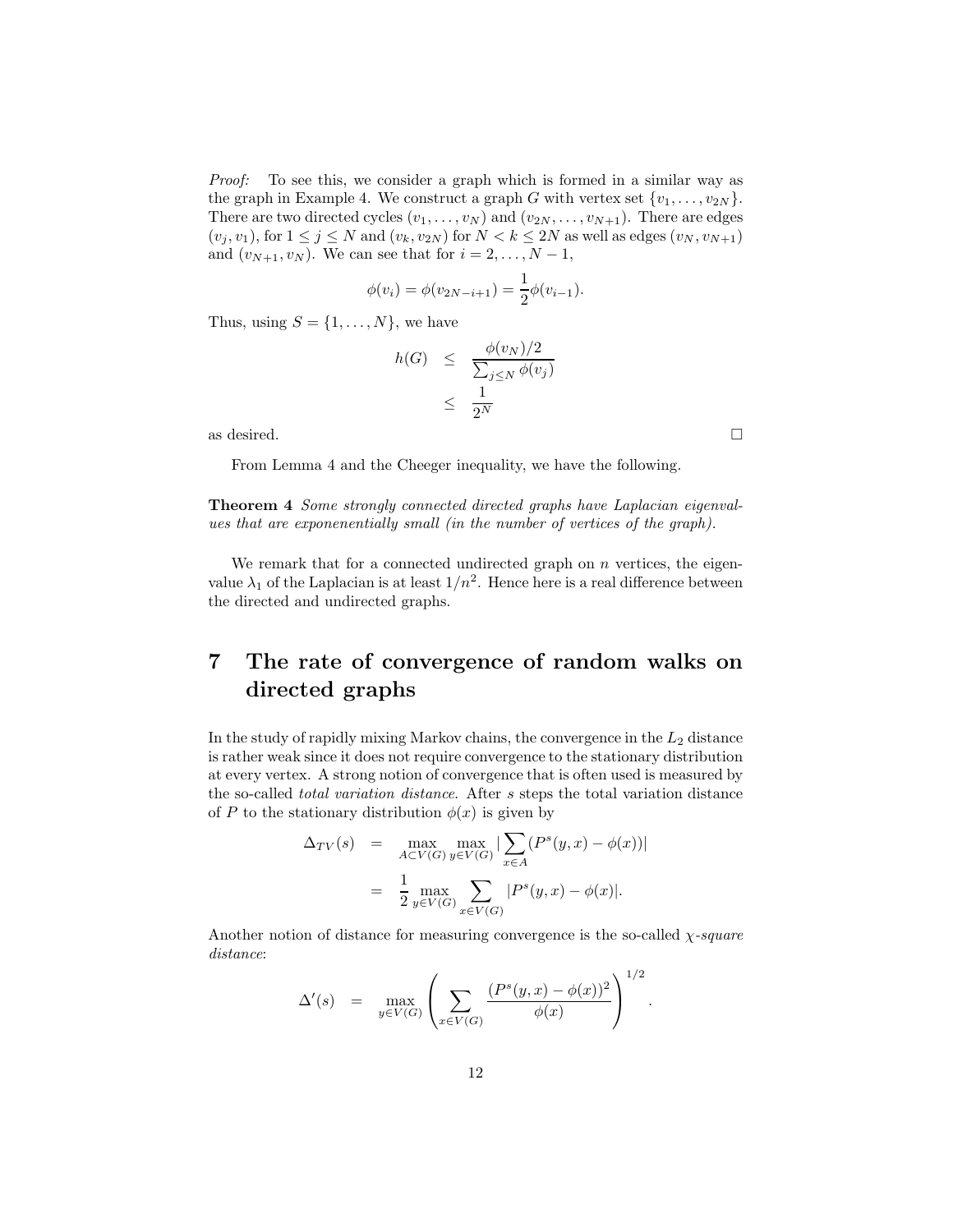It is easy to see that  $\Delta_{TV}(s) \leq \frac{1}{2}\Delta'(s)$ . Thus a convergence upper bound  $\Delta'(s)$  implies one for  $\Delta_{TV}(s)$ . for  $\Delta'(s)$  implies one for  $\Delta_{TV}(s)$ .

Now we consider the characteristic vector  $\chi_x$  defined by:

$$
\chi_x(y) = \begin{cases} 1 & \text{if } y = x \\ 0 & \text{otherwise.} \end{cases}
$$

Let  $P_0$  denote the projection to the eigenspace associated with 1. (Namely,  $P_0 = \mathbf{1} \cdot \phi$ . We can then rewrite the *χ*-square distance as follows:

$$
\Delta'(t)^2 = \max_{y} ||(\chi_y P^t - \phi)\Phi^{-1/2}||^2
$$
  
= 
$$
\max_{y} ||(\chi_y - \phi)P^t\Phi^{-1/2}||^2
$$
 (3)

where  $\phi$  is the Perron vector and  $\Phi$  is the diagonal matrix with  $\Phi(v, v) = \phi(v)$ .

The Perron vector  $\phi$  is the stationary distribution if G is strongly connected and aperiodic (i.e., the g.c.d. of all cycle lengths is 1). As it turns out (similar to the undirected case), periodicity is not an absolute obstacle for the mixing of random walks. We can modify our random walk P by using a *lazy* walk, denoted by  $P$  for which with probability  $1/2$  we choose to stay at the current vertex. In other words, the transition probability matrix of the lazy walk is taken to be

$$
\mathcal{P} = \frac{I+P}{2}.
$$

Suppose P has left eigenvalues  $\rho_0 = 1$  and  $\rho_1, \ldots, \rho_{n-1}$ , where  $\rho_i$  are complex numbers (as roots of the characteristic polynomials). From the Perron-Frobenius theorem,  $|\rho_i| \leq 1$  for all i. The lazy walk  $P$  still has left eigenvector  $\phi$  and has eigenvalues  $(1 + \rho_i)/2$ . Since  $|(1 + \rho_i)/2| < 1$  for any  $i \neq 0$ ,  $\mathcal{P}$  is not periodic. Therefore we have the following.

**Theorem 5** *In a directed graph* G *with Laplacian eigenvalues*  $0 = \lambda_0 \leq \lambda_1 \leq$ ...  $\leq \lambda_{n-1}$ , there is a lazy random walk with the transition probability matrix P  $having\,\,eigenvalues\,\,\rho_i^\prime\,\, satisfying:$ 

$$
\frac{\lambda_1}{4} \le \min_{i \neq 0} (1 - |\rho'_i|).
$$

*Proof:* Since  $P = (I + P)/2$ , we have  $\rho'_i = (1 + \rho_i)/2$ , and so,

$$
|\rho_i'|^2 = \left|\frac{1+\rho_i}{2}\right|^2
$$
  
 
$$
\leq \frac{(1+Re \rho_i)^2}{4} + \frac{(Im \rho_i)^2}{4}
$$
  
 
$$
\leq \frac{1+Re \rho_i}{2}
$$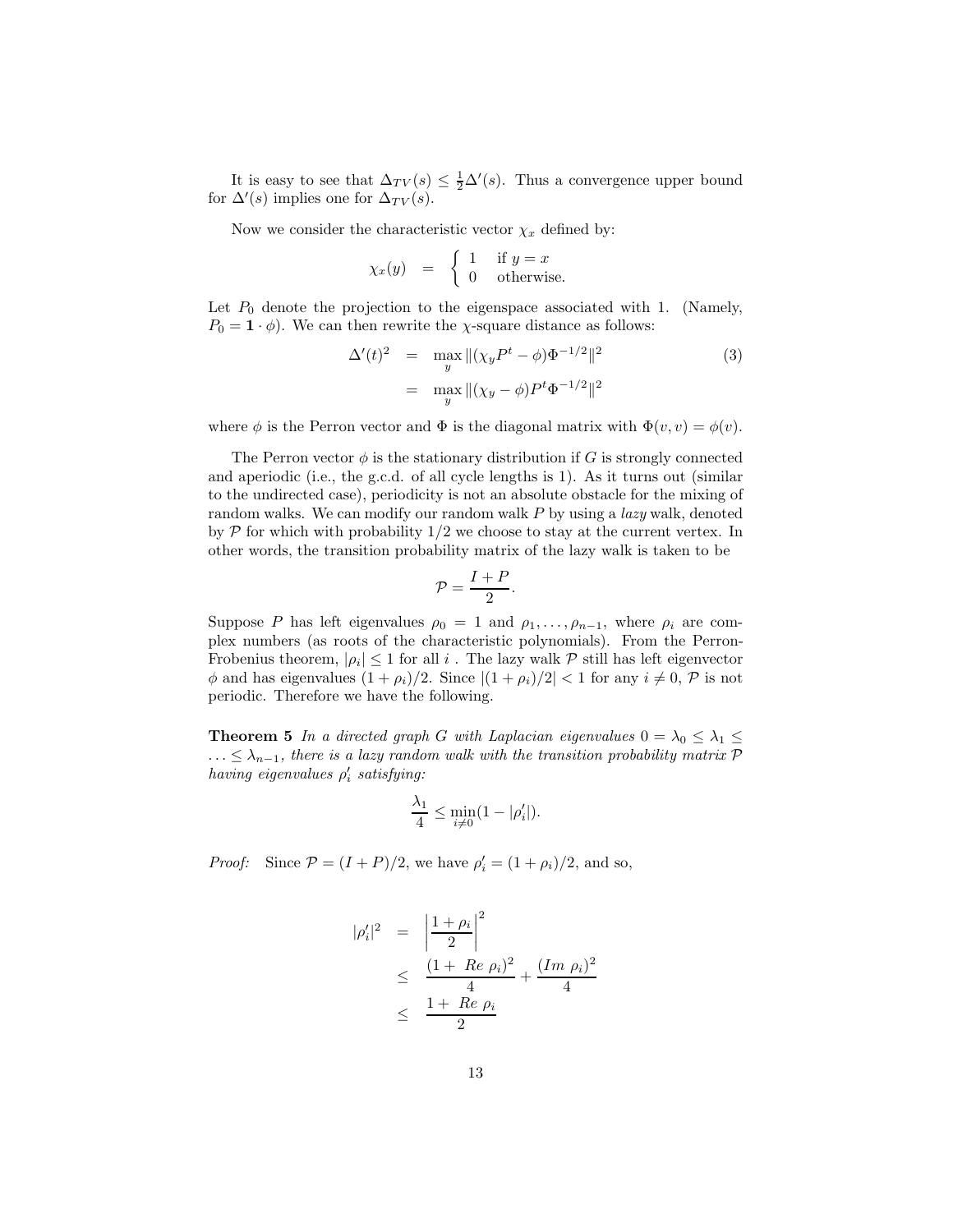implying

$$
1 - |\rho_i'| \geq 1 - \sqrt{\frac{1 + Re \rho_i}{2}}
$$
  
= 
$$
\frac{1 - \frac{1 + Re \rho_i}{2}}{1 + \sqrt{\frac{1 + Re \rho_i}{2}}}
$$
  

$$
\geq \frac{1 - Re \rho_i}{4}.
$$

Thus From Theorem 2, we have

$$
\min_{i \neq 0} (1 - |\rho'_i|) \geq \min_{i \neq 0} \frac{1 - Re \rho_i}{4}
$$

$$
\geq \frac{\lambda_1}{4}.
$$

We note that the statements in the above theorem does not hold if the word "lazy" is omitted. For example, for a random walk on the directed cycle  $C_n$ , the eigenvalue  $\lambda_1$  of the Laplacian is strictly larger than  $\min_{i\neq 0}(1 - |\rho_i|) = 0$ .

**Theorem 6** *Suppose that a strongly connected directed graph* G *on* n *vertices has Laplacian eigenvalues*  $0 = \lambda_0 \leq \lambda_1 \leq \ldots \leq \lambda_{n-1}$ *. Suppose that* G *has transition probability matrix* P and a lazy random walk  $P = (I + P)/2$ . Then *the matrix*  $M = \Phi^{1/2} \mathcal{P} \Phi^{-1/2}$  *satisfies* 

$$
\frac{\|fM\|^2}{\|f\|^2} \le 1 - \frac{\lambda_1}{2}
$$

*for all vectors f satisfying*  $f\Phi^{1/2}$ **1** = 0*.* 

*Proof:* The vector  $f_0$  with  $f_0(v) = \sqrt{\phi(v)}$  is a left eigenvector of M with eigenvalue 1. We consider vectors f orthogonal to  $f_0$ , i.e.,  $f\Phi^{1/2}\mathbf{1} = 0$ . We have

$$
\frac{\|fM\|^2}{\|f\|^2} = \frac{fMM^*f^*}{ff^*}
$$
  
= 
$$
\frac{f\Phi^{1/2}\mathcal{P}\Phi^{-1}\mathcal{P}^*\Phi^{1/2}f^*}{ff^*}
$$
  
= 
$$
\frac{f\Phi^{1/2}(I+P)\Phi^{-1}(I+P^*)\Phi^{1/2}f^*}{4ff^*}.
$$

Now we define  $h = f\Phi^{-1/2}$  and then h is orthogonal to  $\phi$ . By substituting h in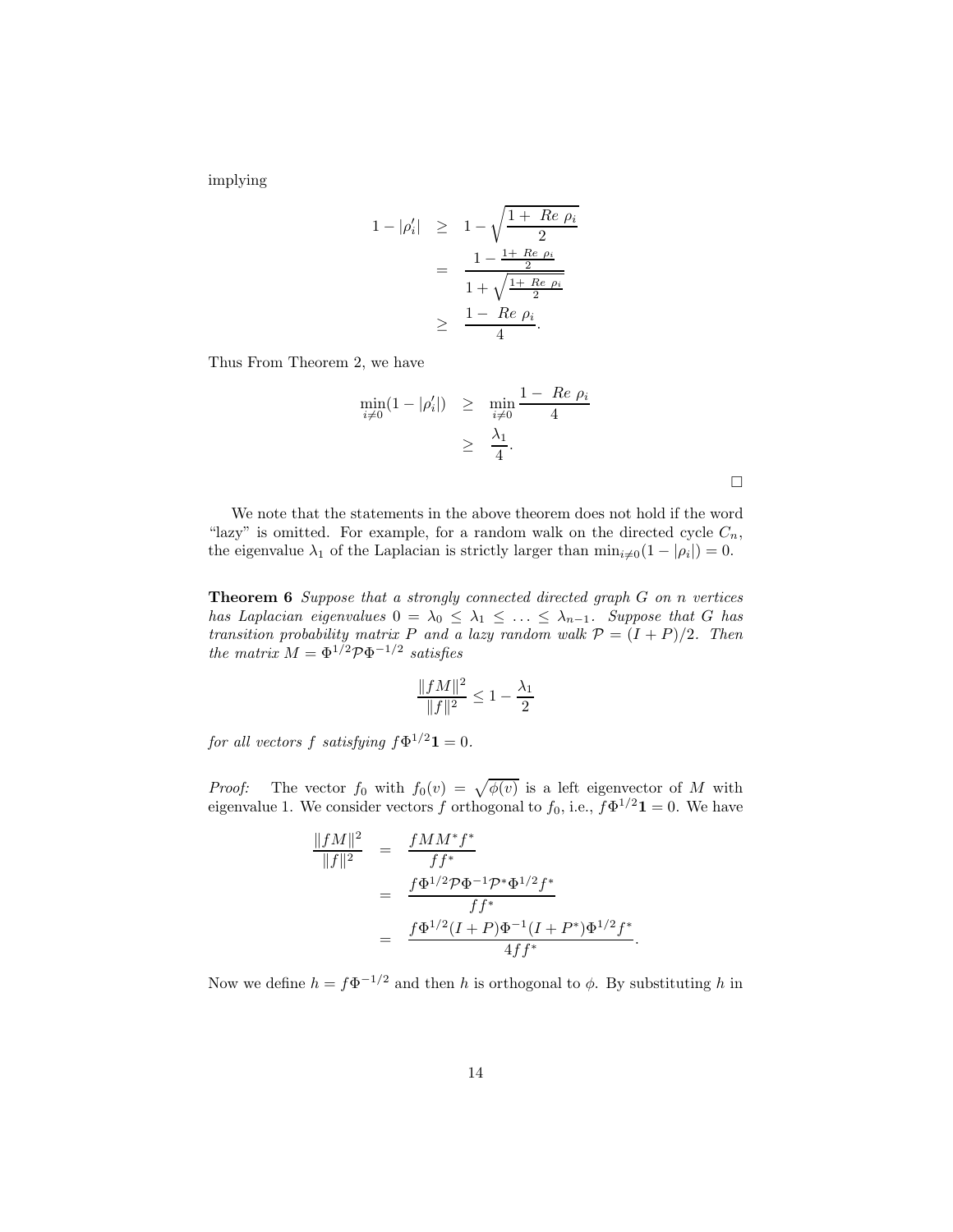the above equation, we have

$$
\frac{\|fM\|^2}{\|f\|^2} = \frac{h\Phi(I+P)\Phi^{-1}(I+P^*)\Phi h^*}{4h\Phi h^*}
$$
  
= 
$$
\frac{h(\Phi+\Phi P+P^*\Phi+\Phi P\Phi^{-1}P^*\Phi)h^*}{4h\Phi h^*}
$$
  
= 
$$
\frac{h[(-2\Phi+\Phi P+P^*\Phi)+(3\Phi+\Phi P\Phi^{-1}P^*\Phi)]h^*}{4h\Phi h^*}
$$
  
= 
$$
-\frac{R(h)}{4}+\left(3+\frac{\|f\Phi^{1/2}P\Phi^{-1/2}\|^2}{\|f\|^2}\right)\frac{1}{4}
$$
  

$$
\leq -\frac{R(h)}{4}+1
$$
  

$$
\leq 1-\frac{\lambda_1}{2}
$$

as desired.  $\Box$ 

**Theorem 7** *Suppose that a strongly connected directed graph* G *on* n *vertices* has Laplacian eigenvalues  $0 = \lambda_0 \leq \lambda_1 \leq \ldots \leq \lambda_{n-1}$ . Then G has a lazy random walk with the rate of convergence of order  $2\lambda_1^{-1}(-\log \min_x \phi(x))$ . Namely, after at most  $t \geq 2\lambda_1^{-1}((-\log \min_x \phi(x)) + 2c)$  steps, we have

 $\Delta'(t) \leq e^{-c}$ .

*Proof:* From (3), the rate of convergence of  $P = (I + P)/2$  in  $\chi$ -square distance can be computed as follows:

$$
\Delta'(t) = \max_{y} ||(\chi_y - \phi)\mathcal{P}^t \Phi^{-1/2}||
$$
  
=  $\max_{y} ||(\chi_y - \phi)\Phi^{-1/2}(\Phi^{1/2}\mathcal{P}^t \Phi^{-1/2})||$   
=  $\max_{y} ||g\Phi^{1/2}\mathcal{P}^t \Phi^{-1/2}||$   
=  $\max_{y} ||gM^t||$ 

where  $g = (\chi_y - \phi)\Phi^{-1/2}$  is orthogonal to  $\phi^{1/2}$  and M denotes  $\Phi^{1/2} \mathcal{P} \Phi^{-1/2}$ . Using Theorem 6 (which gives  $||fM^k||^2 = ||fM^{k-1}M||^2 \le (1-\lambda_1/2)||fM^{k-1}||^2$ ), we have

$$
\Delta'(t)^2 = \max_{y} \|(\chi_y - \phi)\Phi^{-1/2}M^t\|^2
$$
  
\n
$$
\leq (1 - \lambda_1/2)^t \max_{y} \|(\chi_y - \phi)\Phi^{-1/2}\|^2
$$
  
\n
$$
\leq (1 - \lambda_1/2)^t \max_{y} \phi(y)^{-1}.
$$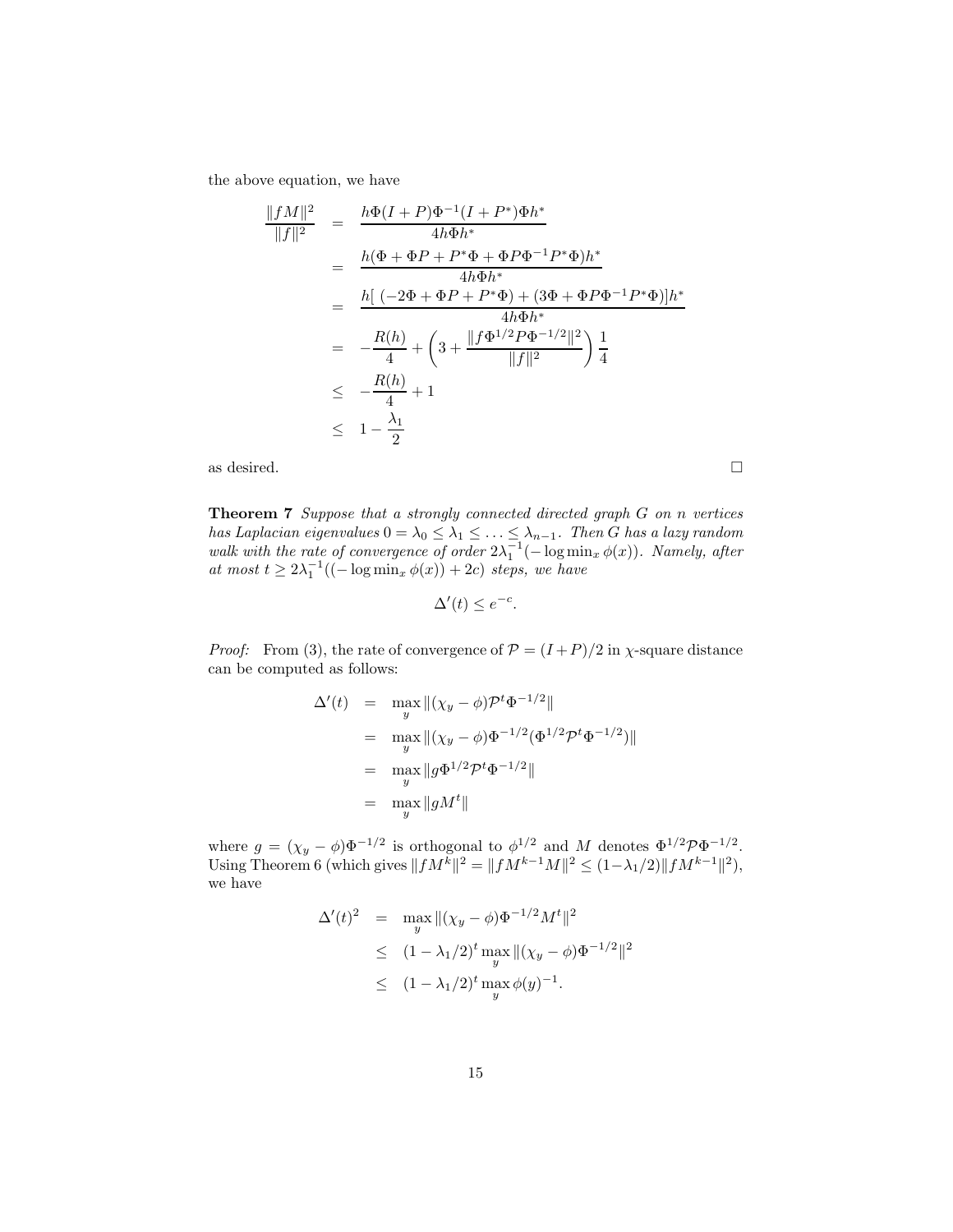Therefore we have

$$
\Delta'(t) \leq \frac{(1 - \lambda_1/2)^{t/2}}{\sqrt{\min_x \phi(x)}}
$$
  
 
$$
\leq e^{-t\lambda_1/4 - \frac{1}{2}\log(\min_x \phi(x))}
$$
  
 
$$
\leq e^{-c}
$$

provided  $t \ge 2\lambda_1^{-1}((-\log(\min_x \phi(x)))+2c).$ 

 $\Box$ 

### **8 Comparison theorems**

As in the undirected graphs, we can bound the Laplacian eigenvalues of one directed graph by the Laplacian eigenvalues of another provided each directed edge in the first graph is associated with "short" directed paths in the second graph. Many applications of such comparison techniques are given in Diaconis and Stroock [7] and numerous other papers [8, 10] in particular for card shuffling games. These comparison theorems are sometimes called "Poincaré" inequalities [7]. The proof here is quite similar to that for the undirected case as given in [6].

**Theorem 8** *Let* G and G' be two strongly connected directed graphs, with Lapla*cian eigenvalues*  $\lambda_1$  *and*  $\lambda'_1$ , respectively. Suppose that the vertex set of G can<br>be embedded onto the vertex set of  $G'$  under the manning  $\varphi: V(G) \to V(G')$ *be embedded onto the vertex set of*  $G'$  *under the mapping*  $\varphi: V(G) \to V(G')$ , *satisfying the following conditions for fixed positive values* a, l, m*:*

- (a) *Each edge*  $(x, y)$  *in*  $E(G)$  *is associated with a path, denoted by*  $Q_{x,y}$ *, joining*  $\varphi(x)$  *to*  $\varphi(y)$  *in G' of length at most l*.
- **(b)** Let  $\phi, \phi'$  denote the Perron vectors of G and G', respectively. For any v in  $V(G')$ , we have

$$
\sum_{x \in \varphi^{-1}(v)} \phi(x) \ge a\phi'(v).
$$

(c) There is a postive constant m such that each edge  $e = (u, v)$  in G' satisfies

$$
m\phi'(u)P'(u,v) \ge \sum_{\substack{x,y \\ e \in Q_{x,y}}} \phi(x)P(x,y).
$$

*Then we have*

$$
\lambda_1' \ge \frac{a\lambda_1}{lm}.
$$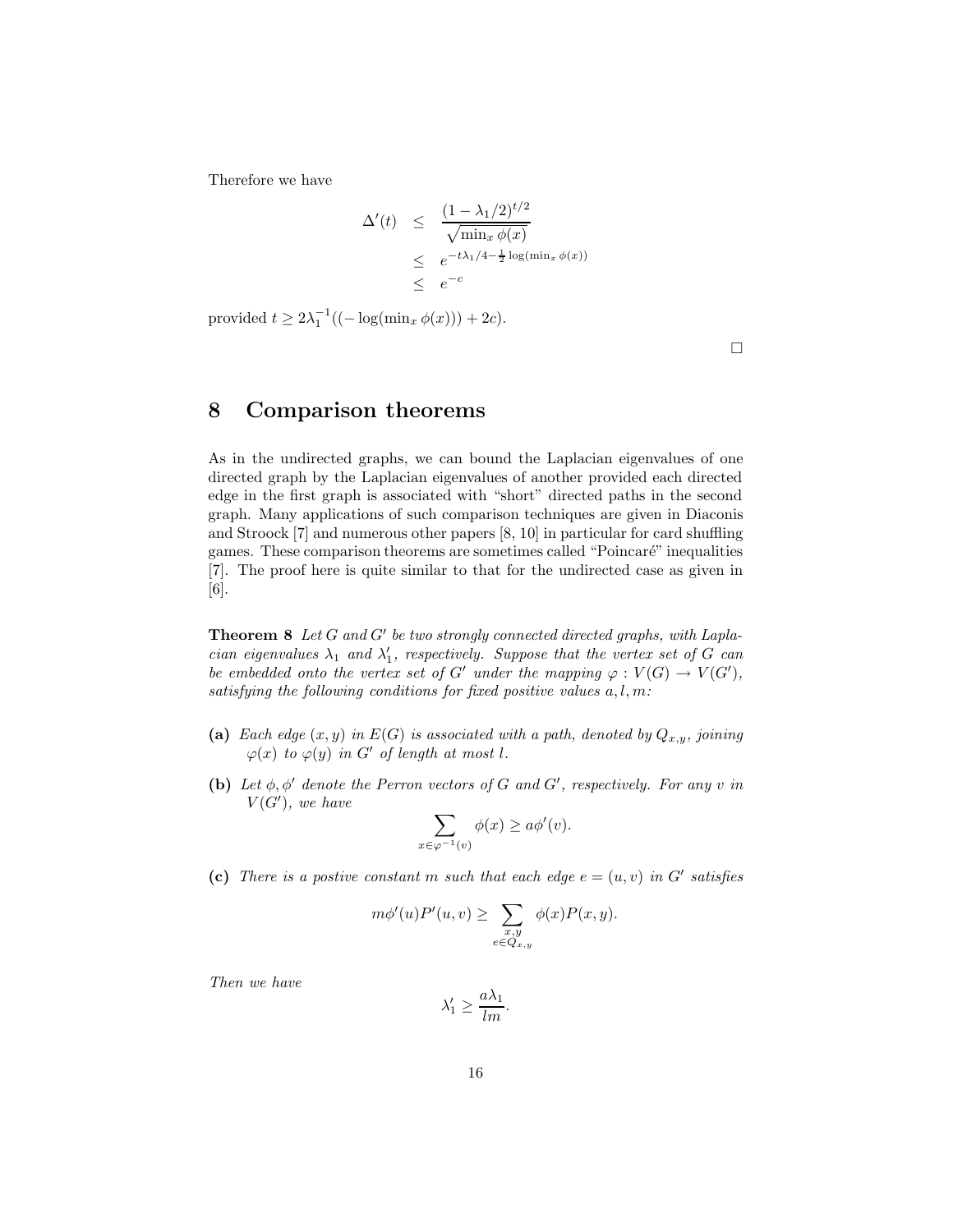*Proof:* Let  $f'$  denote the vector achieving the Rayleigh quotient as in Theorem 1 for  $\lambda'_1$ :

$$
\lambda_1' = \frac{R(f')}{2}
$$

and  $\sum_{v} f'(v) \phi'(v) = 0.$ 

We define  $f: V(G) \to \mathbb{R}$  as follows: For a vertex x in  $V(G)$ ,

$$
f(x) = f'(\varphi(x)) - c
$$

where the constant  $c$  is chosen to satisfy

$$
\sum_{x} f(x)\phi(x) = 0.
$$

We note that

$$
\sum_{x \in V(G)} f^{2}(x)\phi(x) = \sum_{x \in V(G)} (f'(\varphi(x)) - c))^{2}\phi(x)
$$
\n
$$
= \sum_{v \in V(G')} (f'(v) - c)^{2} \sum_{\varphi^{-1}(v) = x} \phi(x)
$$
\n
$$
\geq a \sum_{v \in V(G')} (f'(v) - c)^{2}\phi'(v).
$$
\n(4)

Now, for  $(x, y) \in E(G)$  with  $\varphi(x) = u, \varphi(y) = v$ , let  $Q_{x,y}$  denote the path associated with  $(x, y)$  joining u and v in G'. We have

$$
(f(x) - f(y))^{2} = (f'(u) - f'(v))^{2}
$$
  
\n
$$
\leq |Q_{x,y}| \sum_{e \in Q_{x,y}} f'(e)^{2}
$$
  
\n
$$
\leq l \sum_{e \in Q_{x,y}} f'(e)^{2},
$$

where  $f'(e)^2 = (f'(a) - f'(b))^2$  for  $e = (a, b)$ . Hence we have

$$
m \sum_{e \in E(G')} f'(e)^2 \phi'(u) P'(u, v) \ge \sum_{(x,y) \in E(G)} \sum_{e \in Q_{x,y}} f'(e)^2 \phi(x) P(x, y)
$$
  
 
$$
\ge \frac{1}{l} \sum_{(x,y) \in E(G)} (f(x) - f(y))^2 \phi(x) P(x, y). (5)
$$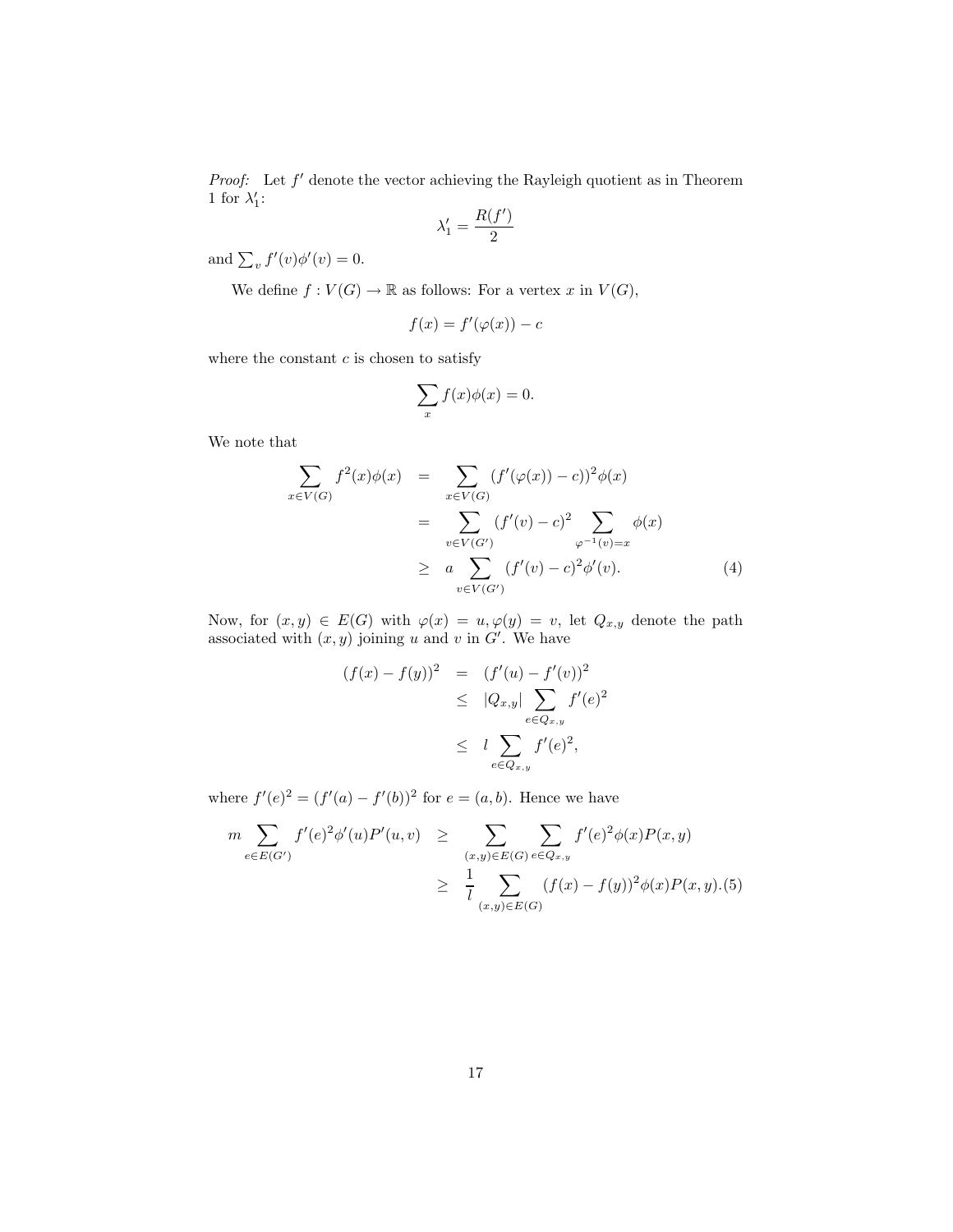Combining inequalities  $(4)$ , $(5)$ , we have

$$
2\lambda'_{1} = \sup_{c'} \frac{\sum_{(u,v)\in E(G')} (f'(u) - f'(v))^{2} \phi'(u) P'(u,v)}{\sum_{v\in V(G')}} \\
\geq \frac{\sum_{(u,v)\in E(G')} (f'(u) - f'(v))^{2} \phi'(u) P'(u,v)}{\sum_{v\in V(G')}} \\
= \frac{\sum_{(u,v)\in E(G')} (f'(u) - f'(v))^{2} \phi'(v)}{\sum_{v\in V(G')} (f'(u) - f'(v))^{2} \phi'(u) P'(u,v)} \cdot \frac{\sum_{(x,y)\in E(G)} (f(x) - f(y))^{2} \phi(x) P(x,y)}{\sum_{(x,y)\in E(G)} (f(x) - f(y))^{2} \phi(x) P(x,y)} \\
= \frac{\sum_{(u,v)\in E(G')} (f(x) - f(y))^{2} \phi(x) P(x,y)}{\sum_{v\in V(G)} f^{2}(x) \phi(x)} \\
= \frac{\sum_{v\in V(G')} (f'(v) - c)^{2} \phi'(v)}{\sum_{v\in V(G')} (f(x) - f(y))^{2} \phi(x) P(x,y)} \\
\geq \frac{1}{m l} \cdot \frac{(x,y)\in E(G)}{\sum_{x\in V(G)} f^{2}(x) \phi(x)} \cdot a.
$$

Since

$$
\sum_{x} f(x)\phi(x) = 0,
$$

we have

$$
\frac{\sum_{(x,y)\in E(G)} (f(x) - f(y))^2 \phi(x) P(x,y)}{\sum_{x\in V(G)} f^2(x)\phi(x)} \ge 2\lambda_1.
$$

Hence

$$
\lambda_1' \geq \frac{a}{ml}\lambda_1
$$

and the proof of Theorem 8 is complete.  $\hfill \Box$ 

**Theorem 9** *Let* G and G' be two connected regular graphs with eigenvalues  $\lambda_1$ and  $\lambda'_1$  and degrees k and k', respectively. Suppose that the vertex set of G is<br>the same as the vertex set of  $C'$ . We assume that for each odes [x, y) in G *the same as the vertex set of*  $G'$ . We assume that for each edge  $\{x, y\}$  in  $G$ , *there is a path*  $P(x, y)$  *in*  $G'$  *joining* x and y of length at most l. Furthermore,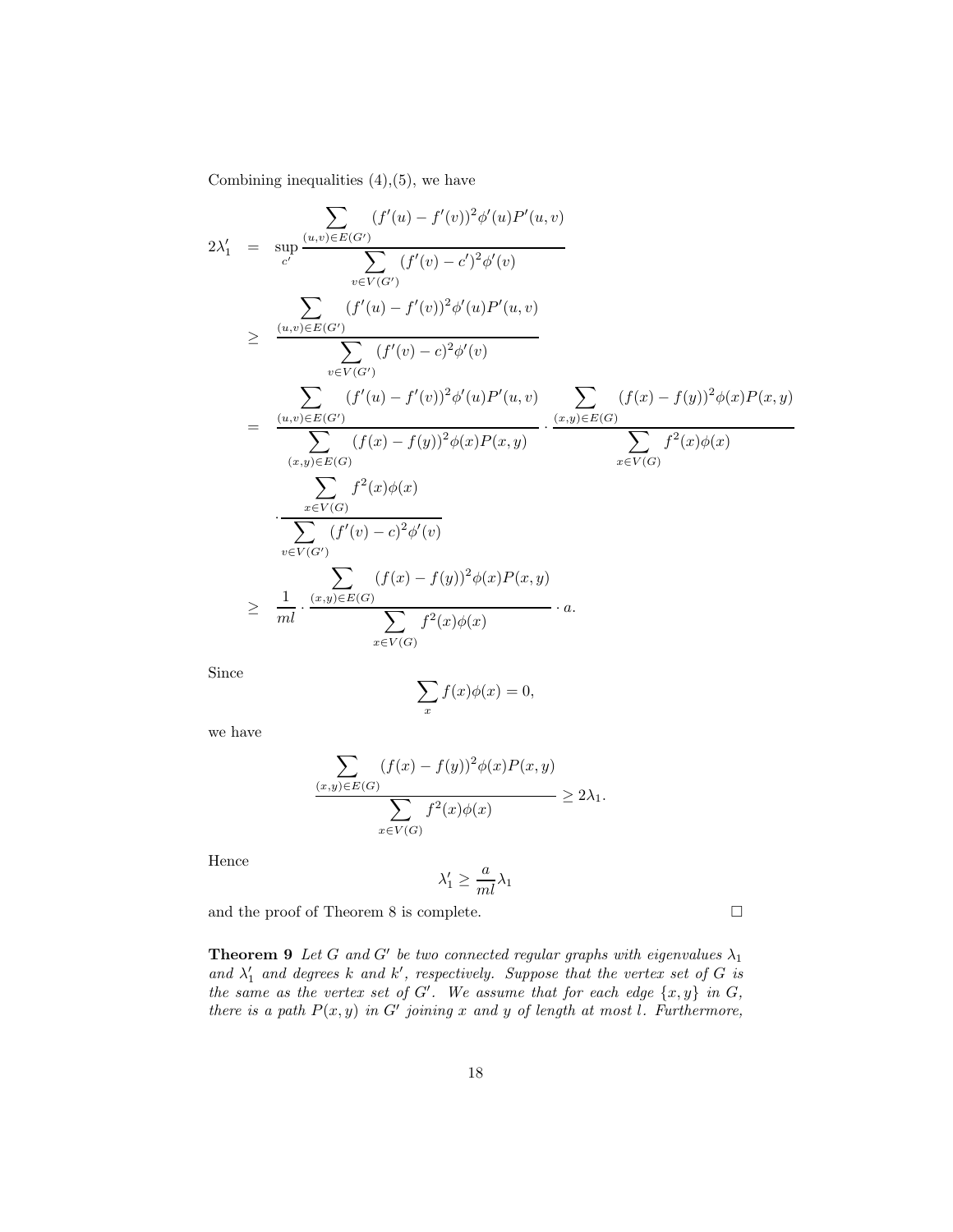*suppose that every edge in*  $G'$  *is contained in at most t paths*  $P(x, y)$ *. Then we have*

$$
\lambda'_1 \ge \frac{\lambda_1}{tl}.
$$

*Proof:* Since G is regular, for an edge  $(x, y)$ , we have

$$
\phi(x) = \frac{1}{n}, \quad \text{and} \quad P(x, y) = \frac{1}{k}.
$$

Thus the condition (c) in Theorem 8 is satisfied if we choose

$$
m=\frac{tk'}{k}.
$$

Condition (b) is satisfied with  $a = 1$ . Condition (a) is one of the assumptions. This gives

$$
\lambda'_1 \ge \frac{\lambda_1}{tl}
$$

as desired.  $\Box$ 

### **9 Polynomial versus exponential convergence rates for various families of directed graphs**

Unlike undirected graphs, some directed graphs can have random walks which require an exponential number of steps to converge to the stationary distribution (in total variation distance or in relative pointwise distance). Here we summarize convergence bounds for various families of directed graphs.

**Theorem 10** *A strongly connected regular directed graph* G *on* n *vertices with out-degree* k *has has a lazy random walk converging to the uniform distribution with the rate of convergence no more than*  $k^2 n^2 \log n$ .

*Proof:* The proof follows from Theorem 7 and Lemma 2. Note that  $\phi(x)=1/n$ and also the eigenvalue  $\lambda_1$  of the Laplacian satisfies

$$
\lambda_1 \ge \frac{h(G)^2}{2} \ge \frac{2}{k^2 n^2}.
$$

The convergence rate is bounded above by

$$
2\lambda_1^{-1}(-\log\min_x \phi(x)) \le k^2 n^2 \log n.
$$

 $\Box$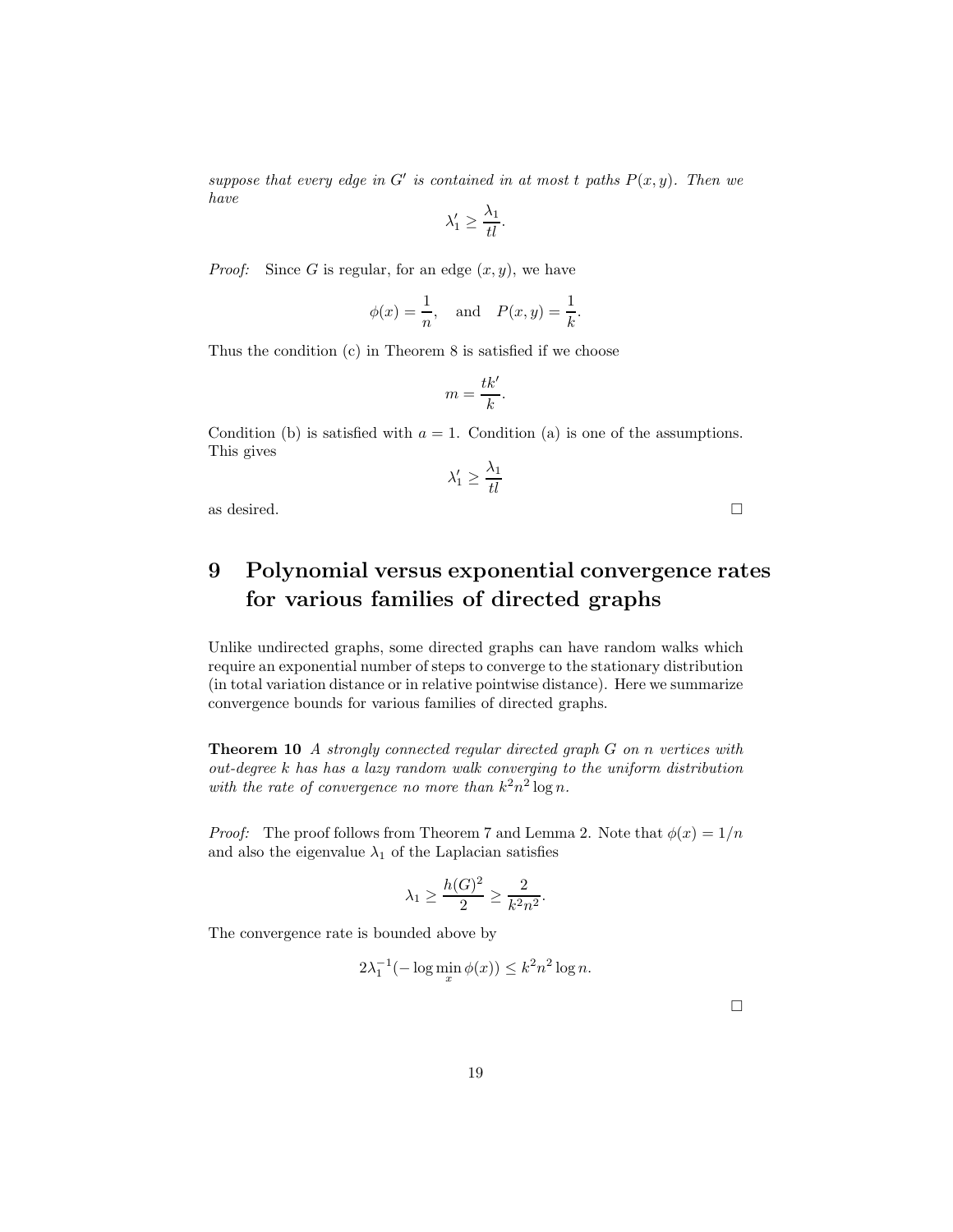**Theorem 11** *A strongly connected Eulerian directed graph* G *with* m *edges has a lazy random walk with the rate of convergence no more than*  $m^2 \log m$ .

*Proof:* The proof follows from Theorem 7 and Lemma 3 together with the fact that

$$
\phi(x) \ge \frac{1}{2m}.
$$

The eigenvalue  $\lambda_1$  of the Laplacian satisfies

$$
\lambda_1 \ge \frac{h(G)^2}{2} \ge \frac{2}{m^2}.
$$

The convergence rate is bounded above by

$$
2\lambda_1^{-1}(-\log\min_x \phi(x)) \le m^2 \log m.
$$

 $\Box$ 

We remark that many random walk problems such as those originating from card shuffling are random walks for regular or Eulerian graphs. The above theorems imply polynomial upper bounds for their rates of convergence. For general directed graphs,  $\phi(x)$  can be as small as  $c^{-n}$  even for bounded degree graphs. As a result, the Cheeger constant  $h<sub>G</sub>$  can be exponentially small, and consequently so is the eigenvalue  $\lambda_1$ .

#### **References**

- [1] D. Aldous and J. Fill, *Reversible Markov chains and random walks on graphs,* draft of a book.
- [2] N. Alon, Eigenvalues and expanders, *Combinatorica* **6** (1986) 86-96.
- [3] C. Asci, Generating uniform random vectors, J. Theoret. Probab. **14** (2001), 333-356.
- [4] F. Bassiri, *Random walks on finite groups of multiplicity two,* Ph. D. Thesis, Harvard University, 1997.
- [5] A. Björner and L. Lovász, Chip-firing games on directed graphs, *J. of Algebraic Combinatorics* 1 (1992) 305-328
- [6] F. Chung, *Spectral Graph Theory*, AMS Publications, 1997.
- [7] P. Diaconis and D.W. Stroock, Geometric bounds for eigenvalues of Markov chains, *Annals Applied Prob.* **1** (1991), 36-61.
- [8] P. Diaconis and L. Saloff-Coste, Comparison theorems for reversible Markov chains, *Annals of Applied Prob.* **3** (1993), 696-730.